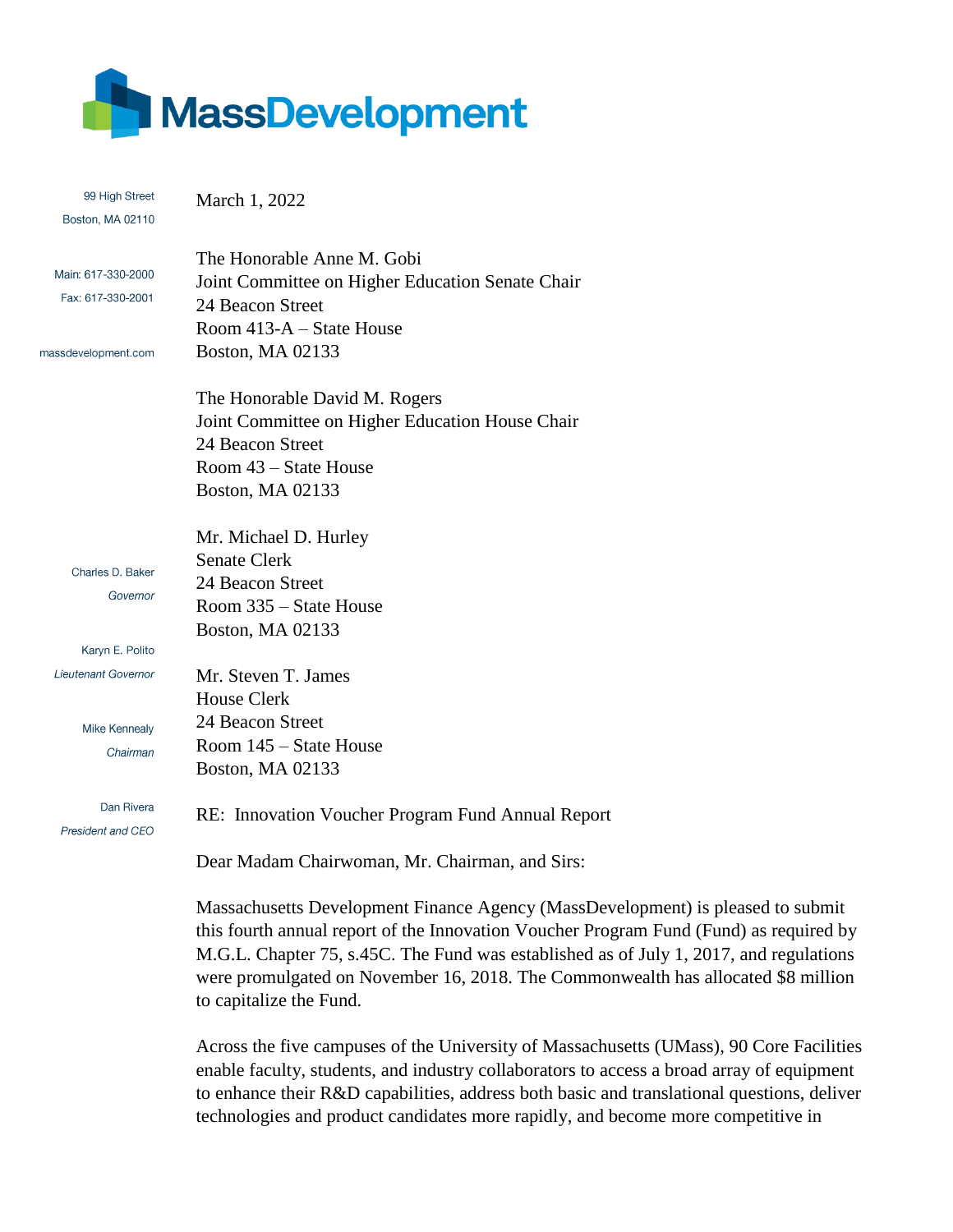obtaining state, federal, foundation, and private funding. UMass may award vouchers to allow companies to use these Core Facilities for work that includes, but is not limited to, the construction of prototypes, testing, and market research, so long as this work furthers the goals of job creation, innovation, and economic development.

The Innovation Voucher Program Fund is held and administered by MassDevelopment and its moneys shall be deployed to:

(A) reimburse UMass for vouchers that it may issue to eligible small corporations and startup companies for a portion of the cost of either or both of (1) their use of Core Facilities, or (2) their contract for work to be performed by UMass using the Core Facilities; and

(B) reimburse MassDevelopment for its direct costs of administering the Fund.

UMass submitted its first invoice under the program in January 2019, which, as reported in the Program's first annual report dated March 1, 2019, covered disbursements of \$419,217.91 against 43 voucher requests made from Fund inception to February 28, 2019.

The second annual report submitted on March 1, 2020 demonstrated that from March 1, 2019 through February 29, 2020, four UMass campuses submitted 214 reimbursement requests against the vouchers issued to 109 companies for which total reimbursement of \$1,254,593.19 was approved.

The third annual report submitted on March 1, 2021 demonstrated that from March 1, 2020 through February 28, 2021, four UMass campuses submitted 234 reimbursement requests against the vouchers issued to 129 companies for which total reimbursement of \$1,683,480.81 was approved.

The attached annual report summarizes the progress that MassDevelopment has made with respect to the Fund from March 1, 2021 to February 28, 2022. During this period, four UMass campuses submitted 293 reimbursement requests against the vouchers issued to 140 companies for which total reimbursement of \$2,265,562.85 was approved. UMass has reported the following details summarizing the vouchers against which disbursements were made during the past year.

Sincerely,

Daniel Rivera President and CEO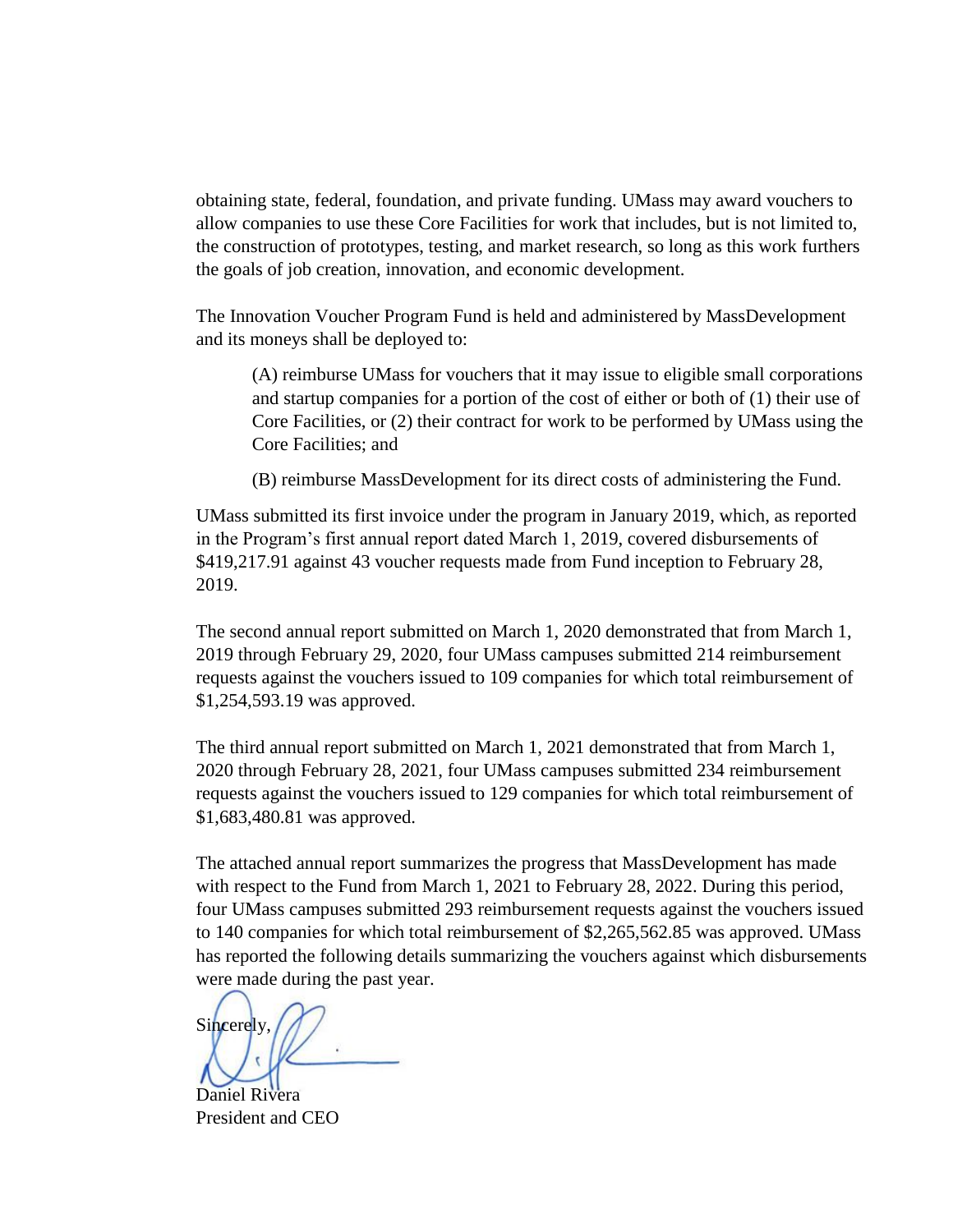## **University of Massachusetts, Amherst**

The University of Massachusetts, Amherst awarded 126 vouchers to 60 companies requesting reimbursements totaling \$721,175.53. The following details each voucher:

- 1. **ACTnano, Inc.** was awarded two vouchers totaling \$375. The Fund allowed ACTnano, a global leader in protective nanocoatings for automotive and consumer electronics, to develop and test products with technical rigor. It also provided an opportunity for the company's engineers to acquire skills in operating multiple analytical instruments.
- 2. **Adaviv Inc**. was awarded \$681. The Fund allowed Adaviv, a company developing hardware-enabled, predictive-analytics for indoor farming, to prototype and iterate quickly as it develops and brings its product to market with the goal of reducing crop losses in indoor agriculture. The program has given the company access to highquality additive manufacturing methods at a price it can afford, enabling the company to develop sensing solutions for its customers' needs.
- 3. **AM 3D & CNC Fabrication LLC** was awarded three vouchers totaling \$932.83. The Fund allowed AMD 3D & CNC Fabrication, a contract manufacturer with a specialty in prototyping, to implement solutions and deliver 3D-printed parts quickly and efficiently to its customers.
- 4. **American River Nutrition, Inc**. was awarded \$337.50. The Fund allowed American River Nutrition, a company whose mission is to deliver the highest-quality nutritional products based on sound scientific research, to have valuable analysis performed at a very reasonable cost on a new product that will increase its sales, profits, and workload, leading to new hires.
- 5. **Ankaa Therapeutics LLC** was awarded two vouchers totaling \$4,117.47. The Fund allowed Ankaa, a leader in developing targeted small molecule drugs for personalized therapy, to explore covalent drugs against several important targets in autoimmune and cancer treatments by looking at several proteins in parallel, which would have been more challenging and expensive if the voucher was not available.
- 6. **Aspen Products Group, Inc.** was awarded \$360. The Fund allowed Aspen Products, a developer of innovative materials technologies and products that support the production of clean energy, clean water, and clean air, to efficiently scale up roll-toroll membrane production from a batch to a continuous process.
- 7. **Asymmetrex, LLC** was awarded four vouchers totaling \$46,484.25. The Fund allowed Asymmetrex, a company with a mission of advancing innovative adult tissue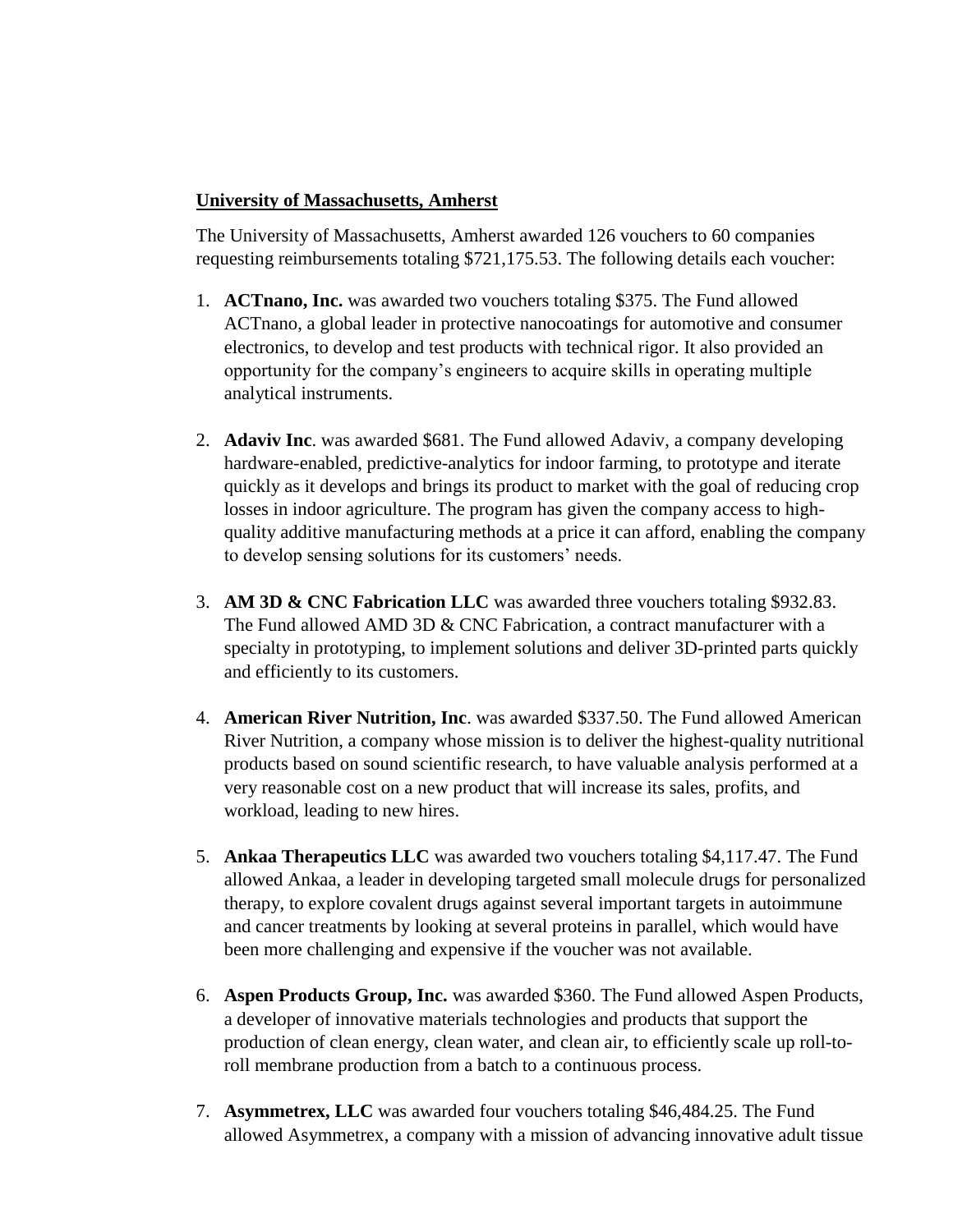stem cell technologies to applications in stem cell medicine and drug development, to conduct cell culture analyses that are essential for the development of a first-in-kind technology for determining the specific dosage of therapeutic stem cells. The work supported by the voucher program will help the company fulfill the specific goals of two federally funded research grants awarded for the development of enabling technologies for increasing progress in the cell biomanufacturing industry and stem cell medicine.

- 8. **Biomirex, Inc**. was awarded \$15,862.70. The Fund allowed Biomirex, a drug discovery company that is focused on the development of antibody-based therapeutics, to accomplish a unique analytical task: the staff at the WET Center were able to provide and prepare the samples needed for the company's R&D team to develop antibodies for its immuno-assays.
- 9. **BioSafe R&D, LLC** was awarded two vouchers totaling \$87,928.05. The Fund allowed BioSafe R&D to shift target markets for commercialization of its peroxyacetic acid products from the wastewater industry to potable drinking water. The WET Center allowed the company to thoroughly test its products against realworld conditions and helped troubleshoot key issues.
- 10. **Boston Meats, Inc.** was awarded \$225. The Fund allowed Boston Meats, a company developing technologies to create texture in alternative meat products through a sustainable and scalable process, to access world-class staff and capabilities that it would not be able to afford or even find on its own. This enabled the company to prototype 3D-printed parts quickly and efficiently, building its business faster while preserving resources.
- 11. **BrainStem Biometrics Inc.** was awarded three vouchers totaling \$2,910.09. The Fund allowed BrainStem Biometrics, a company that has developed a unique sedation-monitoring system that may allow clinicians to adjust medications to achieve target sedation levels using patent-protected technology based on Ocular microtremor (OMT), or small nano-scale neurological impulse waves that emanate from deep inside the brainstem, to redesign its wearable neurosensor. The work is leading to a lower-cost, higher-performance sensor that is optimized for additive manufacturing processes. Digital additive manufacturing will also provide BrainStem Biometrics with greater flexibility as it increases the pace of product development to launch a range of sensor systems optimized for various clinical applications.
- 12. **BSS Additive** was awarded \$907.95. The Fund allowed BSS Additive, a company developing additive manufacturing technologies that recycle scrap metals into 3Dprinting powders at the Berkshire Innovation Center, to offset the high costs of core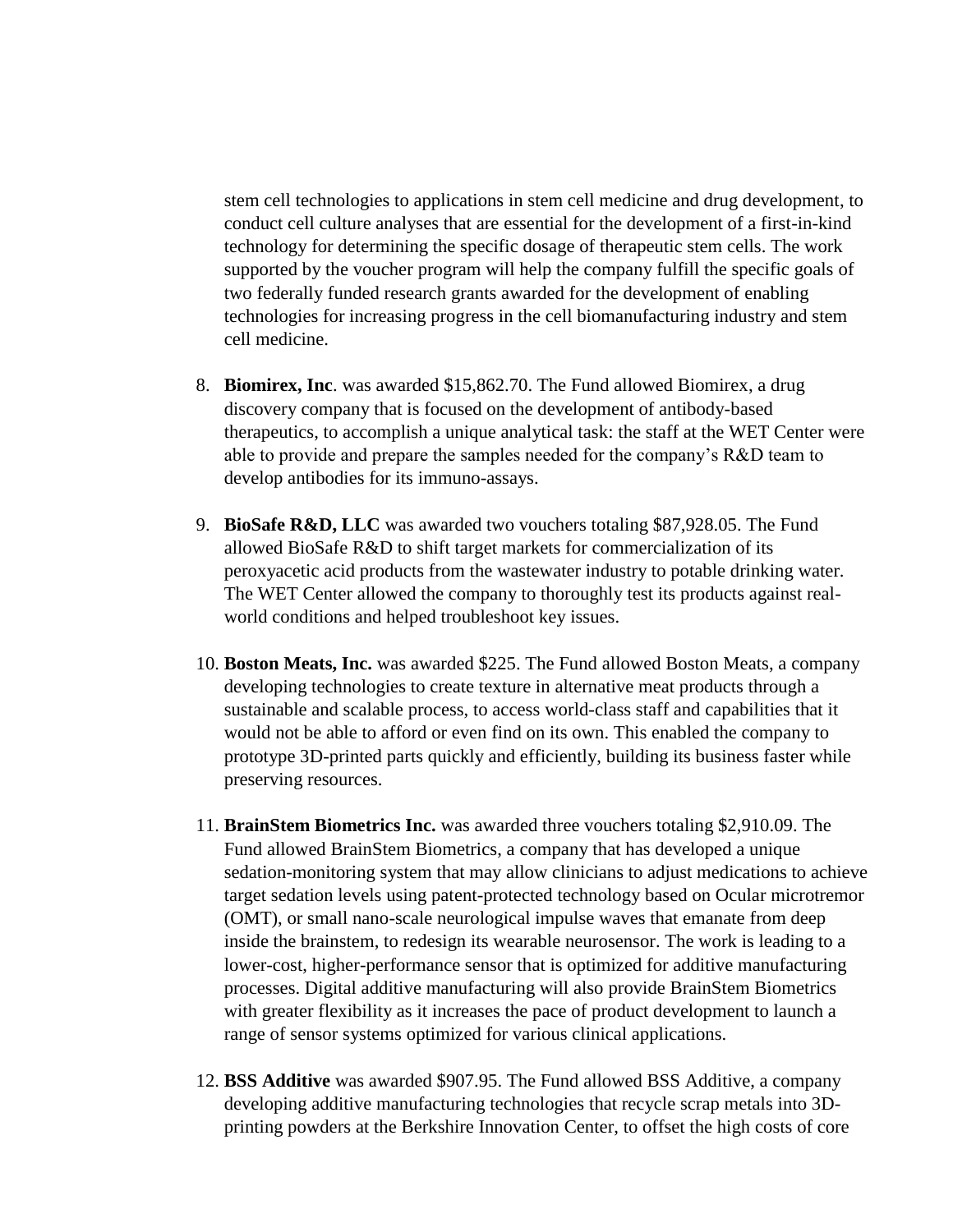research and hire more people, thereby supporting innovation in a rapidly emerging field.

- 13. **Catch the Sun Designs** (Olive Barber) was awarded four vouchers totaling \$1,979.88. The Fund allowed Catch the Sun Designs, a small business making oneof-a-kind whimsical sun catchers inspired by nature, to access and use a laser cutter to create the base for the company's product.
- 14. **Clean Crop Technologies, Inc.** was awarded seven vouchers totaling \$7,081.69. The Fund allowed Clean Crop Technologies, a company using cold plasma chemistry to ionize a food-safe gas, creating short-lived and highly reactive molecules that quickly destroy pathogens without harming food quality, to refine its technology and treatment parameters, completely transforming the company's approach to treatment and research.
- 15. **Cofab Design LLC** was awarded two vouchers totaling \$3,193.69. The Fund allowed Cofab Design, a small design and engineering consultancy, to access flexible, technically sophisticated local partners and vendors, quickly turn around projects, and add considerable technical value to its work that it would be unable to sustain inhouse.
- 16. **Creative Neurology, LLC** was awarded two vouchers totaling \$2,883.51. The Fund allowed Creative Neurology, an internationally acclaimed organization that ignites creativity to take back control of symptoms in people with Parkinson's disease, to provide tangible solutions to its patient population through innovative products which allow patients to live better with their symptoms instead of feeling burdened by them.
- 17. **Dap Management** was awarded three vouchers totaling \$3,506.76. The Fund allowed Dap Management to access technical resources that made it possible to collaborate with a multinational medical technology customer to develop necessary components using 3D-printed parts in support of a new product.
- 18. **Datacule Inc.** was awarded \$1,012.51. The Fund allowed Datacule, a company that provides a new solution for securely archiving digital data, to access equipment to test a component of its new technology.
- 19. **DeepCharge, Inc.** was awarded three vouchers totaling \$13,511.20. The Fund allowed DeepCharge, a company building functionally superior wireless charging devices, to successfully launch its phase I and II pilot demonstrations in a coworking space by using 3D-printed parts.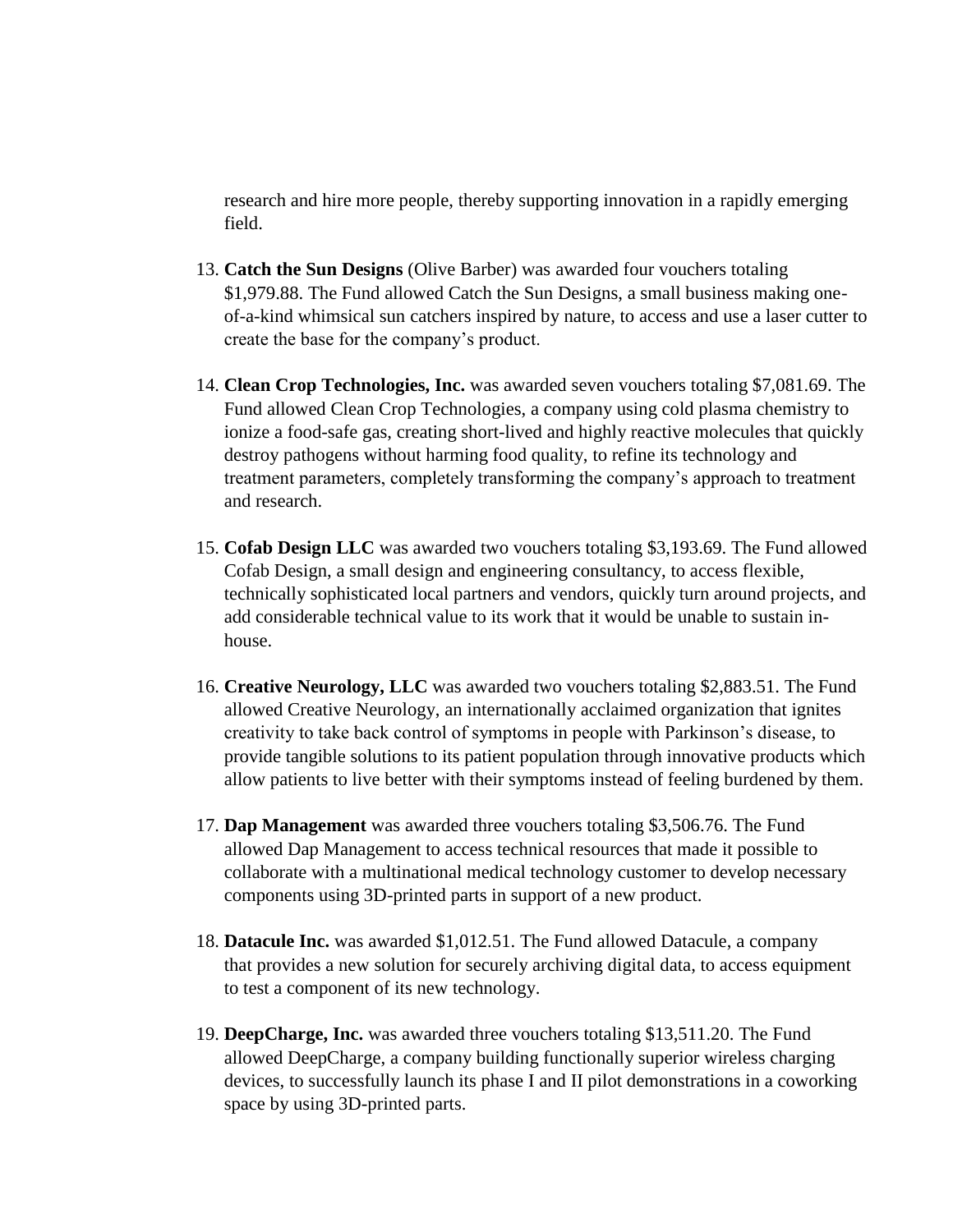- 20. **Diemat, Inc.** was awarded four vouchers totaling \$11,162.40. The Fund allowed Diemat, a company that specializes in the development and manufacturing of innovative adhesive and sealing materials to serve the electronic packaging industry, to research polymer and nano materials for the semiconductor and energy storage industries.
- 21. **Embr Labs Inc**. was awarded five vouchers totaling \$49,997.54. The Fund allowed Embr Labs, a leader in thermal technology and creator of the Wave bracelet, to form meaningful research partnerships and validate its technology to the highest scientific standards. The work supported by the voucher program will help the company reach a broader audience with its consumer product, apply for follow-on funding to continue scientific collaboration, and secure the investment needed to grow to a global scale.
- 22. **Empower Robotics Corporation** was awarded \$1,422.01. The Fund allowed Empower Robotics, a startup company that develops wearable support gear for heavy-industry workers, to access 3D-printing capabilities to accelerate development by affordably and reliably providing different size options for test subjects.
- 23. **Felsuma, LLC** was awarded \$405. The Fund allowed Felsuma to experiment with different designs to help launch its flagship product - an attractive and reusable wallmounting product.
- 24. **Folia, Inc.** was awarded six vouchers totaling \$9,651.08. The Fund allowed Folia to develop, characterize, and optimize a metallic nanoparticle coating for the development of antiviral masks and to offer guidance on materials handling to its industrial partners.
- 25. **Fornax Biotech LLC** was awarded \$15,899.41. The Fund allowed Fornax Biotech, a Worcester-based startup company focusing on developing advanced applications of Next-Generation Sequencing, to facilitate R&D in pharmaceuticals and systematically evaluate its proof-of-concept technologies.
- 26. **FTL Labs Corporation** was awarded four vouchers totaling \$10,624.19. The Fund allowed FTL Labs, a research, development, and management firm, to free up capital to develop more prototypes and meet critical project goals, which in turn has positioned the company better to pursue additional government funding solicitations.
- 27. **GALY CO.** was awarded two vouchers totaling \$1,324. The Fund allowed GALY, a startup biotech company with a proprietary method of sustainable cotton production, to expand its research endeavors toward rapidly growing the company and successfully completing a Series A financing.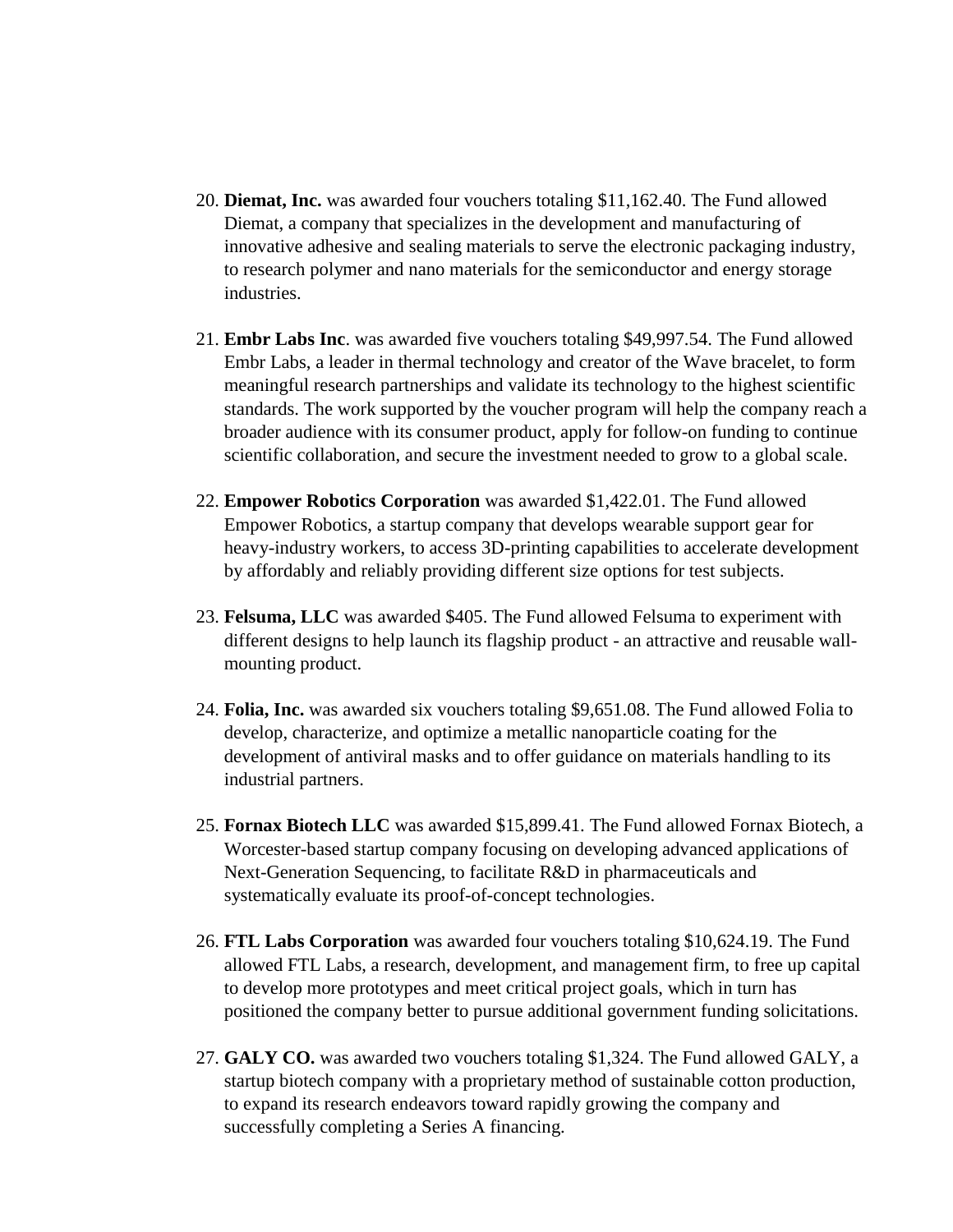- 28. **Huck House LLC** was awarded \$1,494.54. The Fund allowed Huck House to design and build its sporting goods using detailed 3D-printed prototypes.
- 29. **Hyalex Orthopaedics, Inc.** was awarded \$1,750. The Fund allowed Hyalex Orthopaedics, which is developing transformational synthetic cartilage technology and implant systems for diseased and damaged joints, to rapidly develop a unique test that has provided critical insight to the development of its product and to accelerate its R&D efforts.
- 30. **Ichosia Biotechnology, Inc.** was awarded five vouchers totaling \$72,346.14. The Fund allowed Ichosia Biotechnology, a company developing a cost-effective method of mass producing a naturally derived red blood cell – called Erythrosyn – to support health care providers and patients in need, to accelerate its research and further develop its technology.
- 31. **Innovative Wellness Systems Inc.** was awarded four vouchers totaling \$79,441.68. The Fund allowed Innovative Wellness Systems, a smart insole and data analytics startup looking to solve biomechanical problems, to extend its non-dilutive funding toward the development of a medical health technology.
- 32. **Instaversal MFG Corporation** was awarded \$13,207.50. The Fund allowed Instaversal, a company focusing on high-volume part production processes for plastic injection molding using proprietary predictive modeling, design, and additive manufacturing techniques to bring conforming cooling technology to scale, to iterate quickly through its R&D cycles by trying new materials alongside unique conformal cooling designs and enabling first-time pilot programs with new customers.
- 33. **J E Robison Service Co., Inc.** was awarded \$1,758.47. The Fund allowed J E Robison Service Co., New England's top Bosch Car Service shop, specializing in Bentley and Rolls-Royce, Land Rover, BMW, Mercedes, and Jaguar, to take advantage of emerging technologies like 3D-printing.
- 34. **Mass Additive Manufacturing LLC** was awarded \$1,361.25. The Fund allowed Mass Additive Manufacturing, a small business focusing on advancing applications of additive manufacturing, to increase R&D efforts, develop a prototype, and collect data for future ventures.
- 35. **Matterworks Inc** was awarded two vouchers totaling \$28,911.52. The Fund allowed Matterworks, a company enabling scalable metabolomics through AI and analytical chemistry to accelerate therapeutic research, development, and manufacturing, to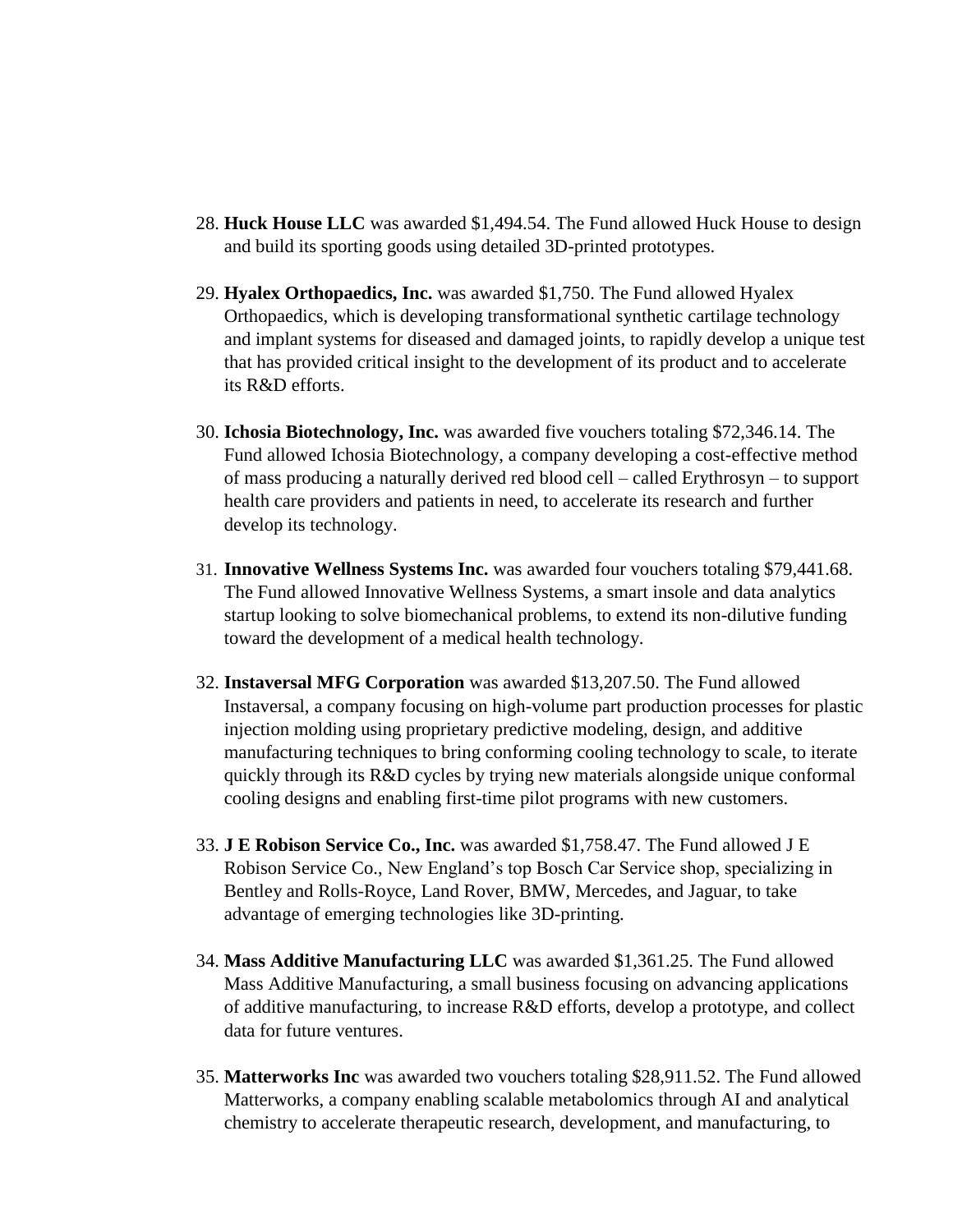conduct critical R&D necessary to bring its metabolomics technology to market through the use of a high-end mass spectrometer.

- 36. **Mitchell Engineering, Inc.** was awarded \$9768.75. The Fund allowed Mitchell Engineering, a company focused on special machinery and sub-contract machining to efficiently produce complex parts, to access additive manufacturing resources such as metal printing technologies to create better parts with greater value for its customers.
- 37. **Multisensor Scientific, Inc.** was awarded three vouchers totaling \$11,406.09. The Fund allowed Multisensor Scientific, a company offering a non-thermal optical gas imaging camera platform, to take advantage of fast additive manufacturing to iterate quickly and try various designs to develop products for its customers. It has also provided an opportunity for its engineers to acquire skills in operating multiple analytical instruments.
- 38. **NanoLab, Inc.** was awarded two vouchers totaling \$6,464.37. The Fund allowed NanoLab, Inc., a product development and contract research organization with a specialization in nanotechnology-enabled products, to have affordable access to equipment to further develop its ink technology and drive it towards a commercially viable product.
- 39. **New Equilibrium Biosciences, Inc.** was awarded two vouchers totaling \$16,875. The Fund allowed New Equilibrium Biosciences, a company dedicated to developing new medicines through cutting-edge science and cross-disciplinary collaborations (by leveraging its computational-experimental platform to discover lead drug candidates that regulate intrinsically disordered proteins implicated in cancers and neurodegenerative disorders), to develop a novel machine learning-based computational framework for investigating drug-target interaction. This framework allows the company to accurately predict the ensemble of complex and flexible biomolecules in the field of drug discovery.
- 40. **Nibble, LLC** was awarded \$30,398.90. The Fund allowed Nibble, LLC, a startup company developing chlorine sensors, to quickly gain knowledge of existing water quality testing devices/sensors, determine direction of product development, and develop a real-time chlorine sensor prototype.
- 41. **Obaggo Recycling, LLC** was awarded \$196.88. The Fund allowed Obaggo Recycling to commercialize its recycling innovation: the world's first plastic bag and packaging film recycling appliance that converts plastic bags and packaging film into compressed bag discs. The company's product will help the environment by diverting hundreds of tons of plastics from the waste stream into the recycling stream.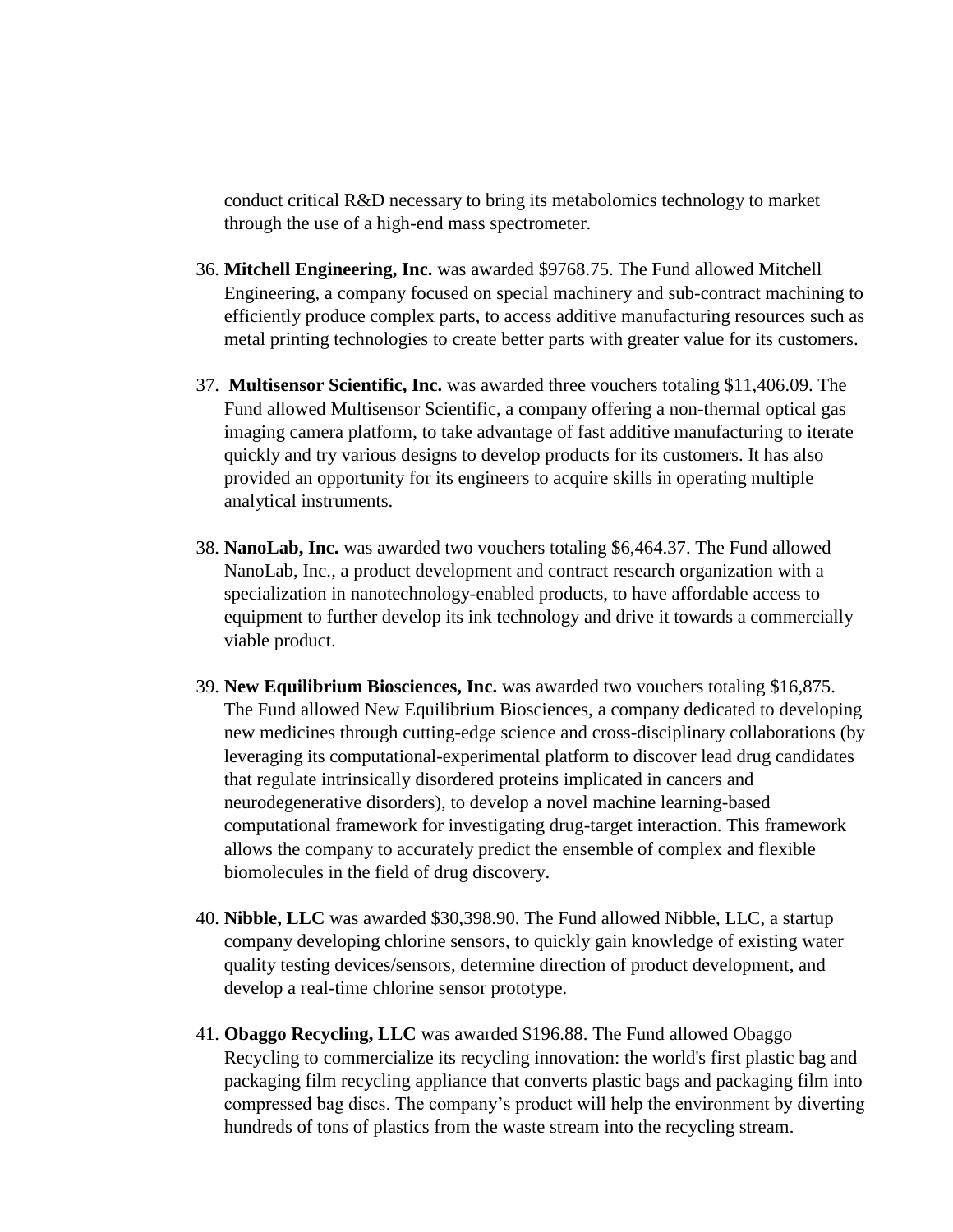- 42. **Onvector LLC** was awarded \$853.65. The Fund allowed Onvector, a company that develops non-chemical water treatment technologies (utilizing a plasma hydrocyclone harnessing the power of arc lightning) to destroy the most hard-to-treat contaminants in water and wastewater such as PFAS and other contaminants of concern, to dramatically improve its technology. Custom parts that were previously unaffordable or impractical to make have now become a tangible reality for the company via the high-quality printing processes at UMass.
- 43. **Optical Waters LLC** was awarded \$1,877.24. The Fund allowed Optical Waters, a woman-owned seed-stage business offering custom ultraviolet optical fiber solutions for disinfecting small channels and complex geometries (so its customers can deliver clean and safe products to their end users), to perfect its product while keeping its technology in house.
- 44. **Optodot Corporation** was awarded three vouchers totaling \$5,310. The Fund allowed Optodot, a company continually seeking to innovate in the commercialization of next-generation products based on nanoporous membranes and infrared organic coatings, to quickly pivot after its contract coater closed, leaving the company without a pilot manufacturing partner in the face of impending deadlines from its commercial partners. The company seamlessly transitioned its development activities to UMass to meet project objectives and timelines, running five different coating trials with an average of four different designs at each trial.
- 45. **Pioneer Valley Coral & Natural Science Institute Inc.** was awarded \$109.01. The Fund allowed the company, which seeks to bring sustainability to the marine reef industry by growing aquacultured corals, access to experienced and professional staff and state-of-the-art 3D-printing equipment to complement its current capabilities.
- 46. **Power for Humanity, Inc.** was awarded \$193.08. The Fund allowed Power for Humanity, a company developing new technologies that improve the performance of existing battery systems, to support the fabrication of prototypes crucial to its research.
- 47. **Purrfect Portal, Inc.** was awarded two vouchers totaling \$4,144.08. The Fund allowed Purrfect Portal, a manufacturer of interior cat doors, to affordably design and 3D-print its product in the United States.
- 48. **RevBio Inc.** was awarded four vouchers totaling \$2,346.76. The Fund allowed RevBio to make significant advances in its research on, and prototyping of, a novel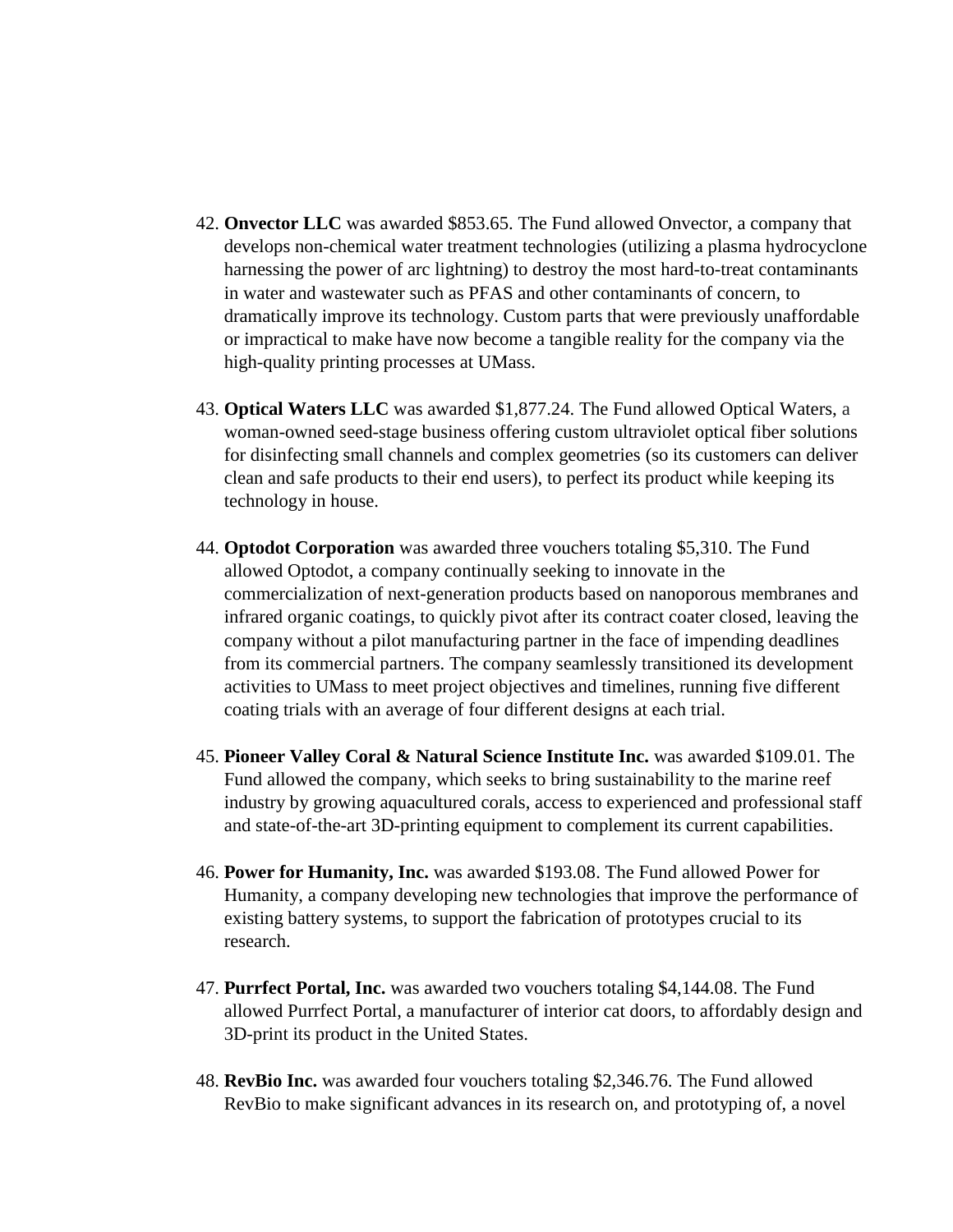bone-adhesive biomaterial technology which it intends to commercialize for medical use.

- 49. **ReviveMed Inc.** was awarded two vouchers totaling \$26,014.85. The Fund allowed ReviveMed, a company using artificial intelligence and data from metabolites (small molecules in the human body) for drug discovery purposes, to collect metabolomics data for hundreds of patients suffering from fatty liver diseases to help find novel therapeutic targets.
- 50. **Rx3DPrint Inc**. was awarded \$1,863.00. The Fund allowed the medical device company to design and manufacture 3D-printed products without huge initial startup costs associated with a new business.
- 51. **Saralee Hofrichter** was awarded \$315. The Fund allowed Ms. Hofrichter, who makes crystal grid kits, to create a new product for her business and customers.
- 52. **SIP Products, LLC** was awarded \$181.58. The Fund allowed SIP Products to explore more advanced product design and prototyping.
- 53. **Soliyarn, LLC** was awarded \$1,832.51. The Fund allowed Soliyarn, a company developing novel conductive, waterproof, and antimicrobial textiles, to make quality improvements to bring competitive products to the market.
- 54. **SpiderCuff USA, LLC** was awarded \$2,643.75. The Fund allowed SpiderCuff, developer of a 21<sup>st</sup>-century handcuff, to extend its non-dilutive funding toward the development of a study aimed at developing a dataset that can be used to evaluate the effectiveness of its product.
- 55. **TinyPilot, LLC** was awarded four vouchers totaling \$44,099.60. The Fund allowed TinyPilot, a company that provides affordable and accessible remote management solutions for servers via a kernel-based virtual machine (KVM) over IP device, to access expertise and resources in 3D printing that would otherwise be out of reach.
- 56. **Volta Labs, Inc.** was awarded \$375.01. The Fund allowed Volta Labs, a biotechnology company developing accessible gene sequencing technologies relying on low-cost alternatives for consumables, to characterize silicone-coated films via Atomic Force Microscopy.
- 57. **Vuronyx Technologies LLC** was awarded \$150.00. The Fund allowed Vuronyx Technologies, a company focused on commercialization of novel material science-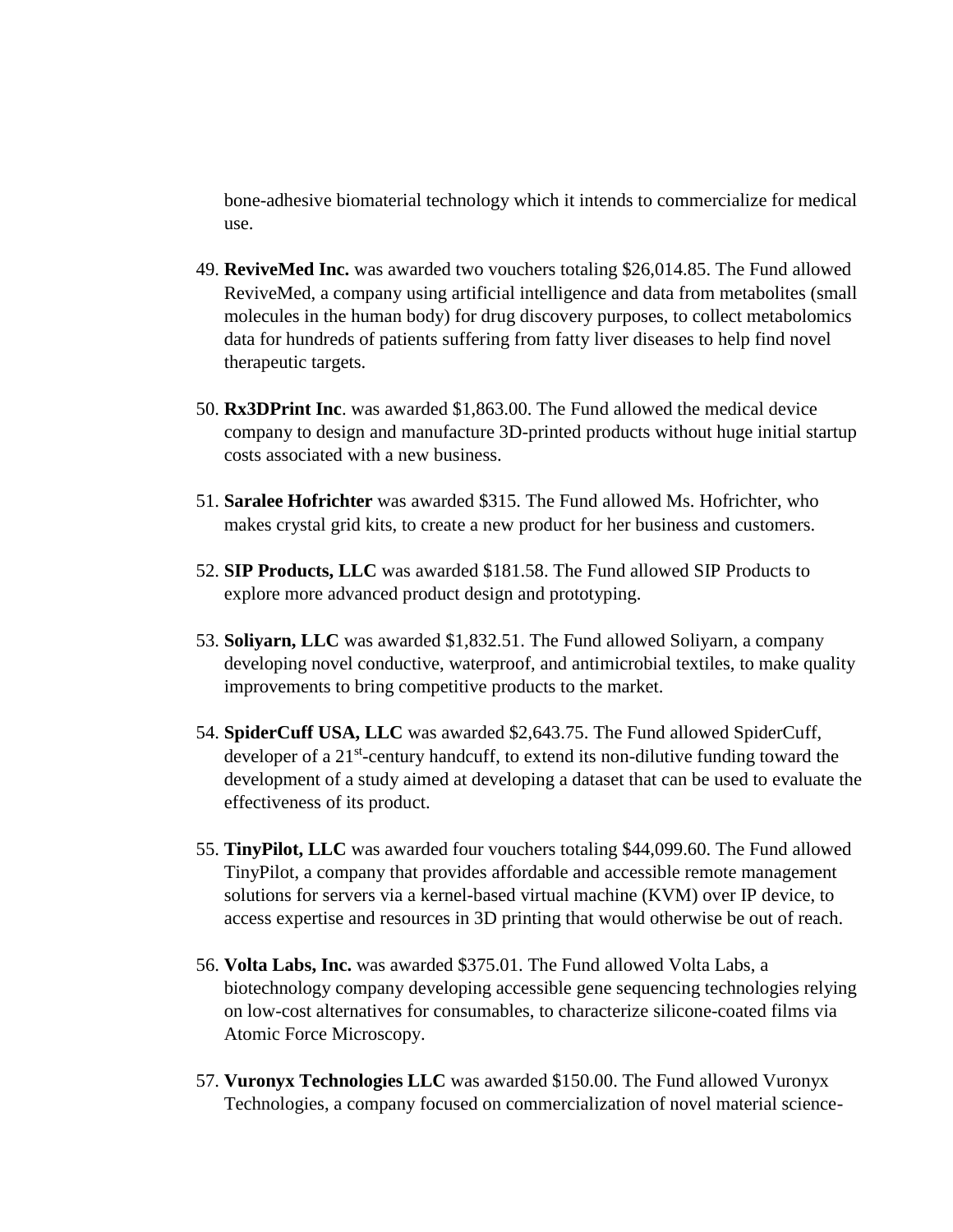based technologies and products, to perform gas chromatography-mass spectrometry experiments on samples to evaluate for content.

- 58. **X2O Corporation** was awarded two vouchers totaling \$55,026.27. The Fund allowed X2O Corporation, which provides a crowdsourced approach to water-quality sensing, to advance the development of its early-stage technology while at the same time utilizing additional resources to hire interns to assist with the project. It has also allowed X2O to further develop its product into a working prototype.
- 59. **YOUBIQ Inc**. was awarded three vouchers totaling \$2,481.34. The Fund allowed YOUBIQ, a company offering technology to support automated capture processing and publishing of professional-quality 360-degree panoramas with a smartphone, to run through a number of prototyping and product iterations that it otherwise would not have been able to afford.
- 60. **ZwitterCo, Inc.** was awarded \$570.00. The Fund allowed ZwitterCo, a Massachusetts startup venture developing membrane technology and products for filtration applications, to perform custom coating processes and testing to deliver prototypes to specific industry customers in order to evaluate performance and cost of implementation.

## **University of Massachusetts, Boston**

The University of Massachusetts, Boston awarded 11 vouchers to four companies requesting reimbursements totaling \$170,204.56. The following details each voucher:

- 1. **Jura Bio, Inc.** was awarded \$898.15. The Fund allowed Jura Bio, a company creating a novel therapeutic platform of cell therapies meant to target pathogenic immune cells, to study and profile autoimmune patient T Cell Receptor and B Cell Receptor sequences, along with full transcriptomics data to interrogate the immunological identities of pathogenic lymphocytes.
- 2. **PineTree Therapeutics, Inc.** was awarded six vouchers totaling \$142,473.38. The Fund allowed PineTree Therapeutics, a biotechnology company developing disruptive innovations to treat unmet therapeutic needs in oncology and infectious diseases, to discover and develop a bispecific or multispecific antibody that potentially treats solid cancers.
- 3. **Spectrus LLC** was awarded three vouchers totaling \$24,382.78. The Fund allowed Spectrus, a contract research organization providing high-quality mass spectrometry results, to access quantitative proteomics using TMT (tandem mass tag) labeling. This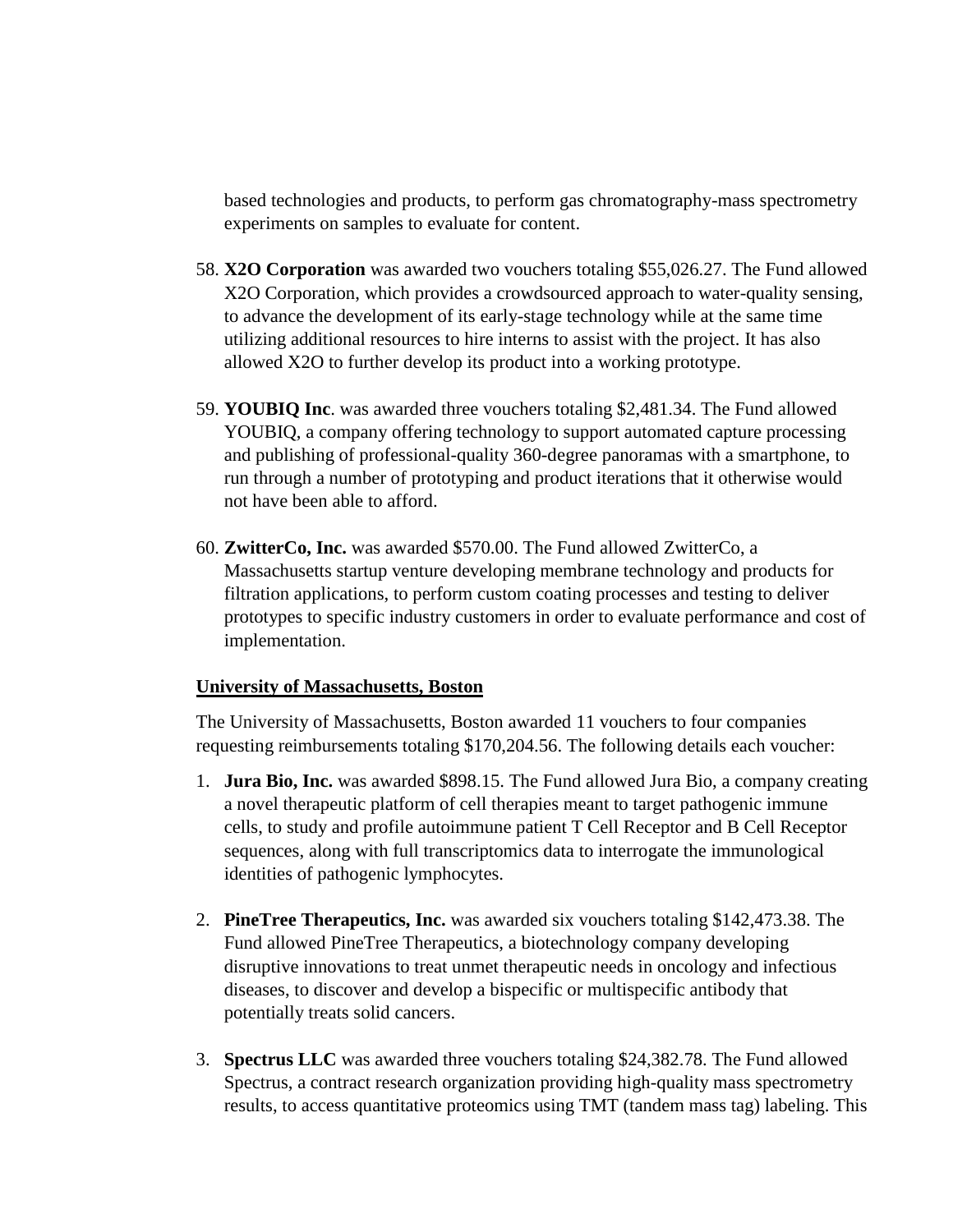allows the organization to compare treatment conditions and collect replicate data for a drug-development project.

**4. Window Therapeutics, Inc.** was awarded \$2,450.25. The Fund allowed Window Therapeutics, an oncology therapeutics platform company that is creating nextgeneration immunotherapies and targeted therapies through a macromolecular prodrug platform technology, to perform extensive chemical synthesis which needs thorough physicochemical characterization by means of a Nuclear Magnetic Resonance (NMR) machine. This research project requires hydrogen and carbonquantitative characterization of synthesized intermediate molecular building blocks and final drug candidates to confirm chemical identities and assess purities.

## **University of Massachusetts, Lowell**

The University of Massachusetts, Lowell awarded 111 vouchers to 49 companies requesting reimbursements totaling \$729,837.32. The following details each voucher:

- 1. **ACTnano, Inc.** was awarded four vouchers totaling \$7,943.51. The Fund allowed ACTnano, a company that develops nanocoatings for waterproofing electronics and fabrics and self-cleaning, anti-icing, and anti-fogging glass, to characterize coatings and to allow its engineers to acquire skills in operating multiple analytical equipment.
- 2. **Advanced Silicon Group, Inc.** was awarded four vouchers totaling \$66,712.93. The Fund allowed Advanced Silicon Group, a company developing the next-generation silicon nanowire biosensor designed to measure protein concentration in a solution, to use the Nanofabrication Lab to make nanowires and the Materials Characterization Lab to look at these nanowires in the scanning electron microscope.
- 3. **Akita Innovations LLC** was awarded two vouchers totaling \$4,366.89. The Fund allowed Akita Innovations, a company that engages in contract research and development for commercial and government customers, to advance research, develop sophisticated prototypes, and build its commercial services.
- 4. **AmberWave, Inc.** was awarded four vouchers totaling \$54,584.95. The Fund allowed AmberWave, a solar energy company, to access processing and analytical tools to develop thin, lightweight, and flexible high-efficiency solar cell technology for use in commercial building rooftop solar energy applications and portable power generation used by soldiers.
- 5. **Anodyne Nanotech, Inc.** was awarded two vouchers totaling \$19,765.50. The Fund allowed Anodyne Nanotech, a venture-backed, preclinical-stage biotech company developing differentiated, transdermal forms of high-value drugs, to access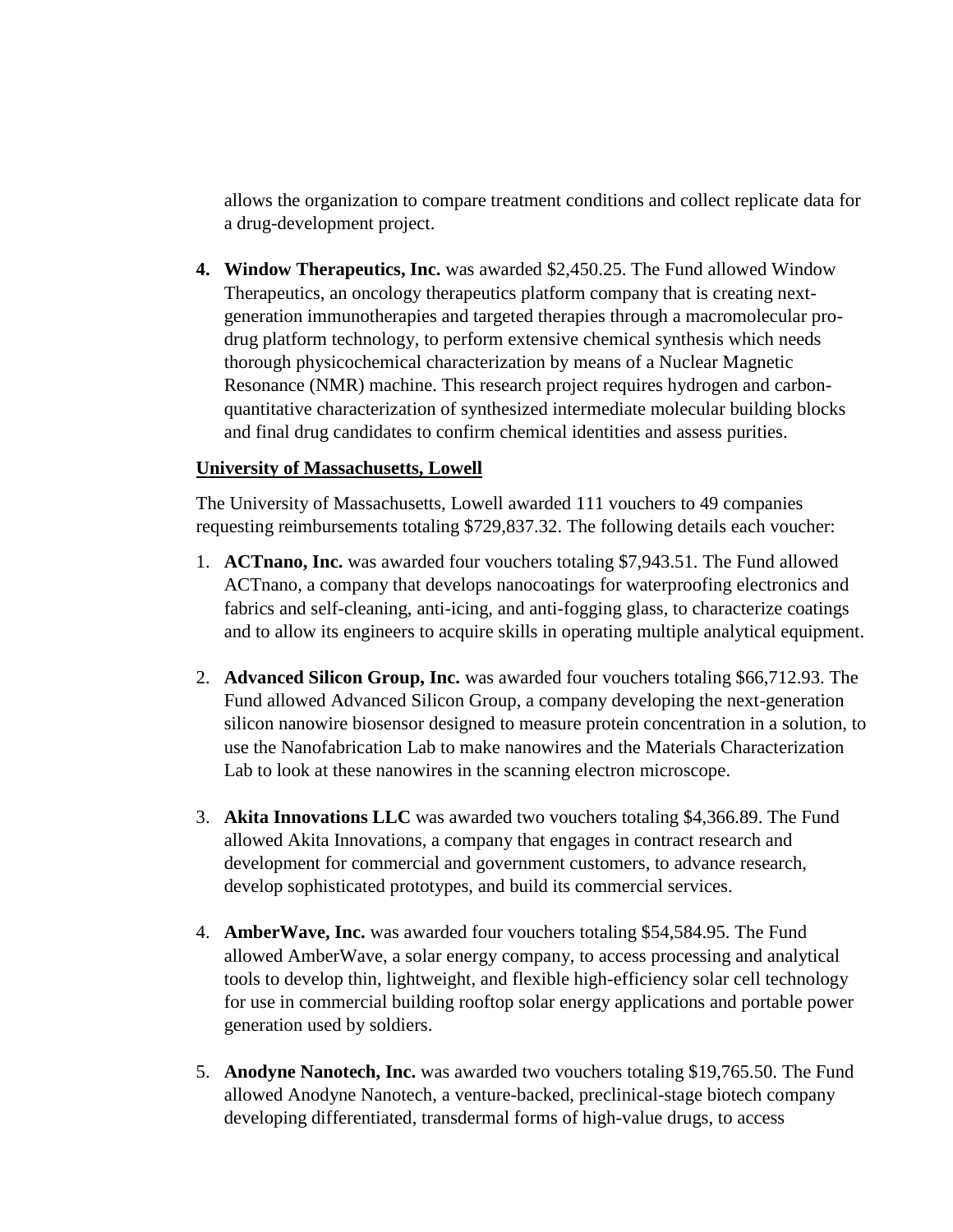equipment at the analytical chemistry lab at UMass Lowell rather than outsourcing the work – expediting the research processes and allowing the company to make quick decisions.

- 6. **Bambu Vault LLC** was awarded two vouchers totaling \$1,881.74. The Fund allowed Bambu Vault, a company performing structural characterization of organic dyes and other small organic compounds, to streamline its R&D and free up capital for supplies as it moves toward commercialization of its products.
- 7. **Beltronics Inc.** was awarded \$5,571.75. The Fund allowed Beltronics, a manufacturer of process control and yield improvement systems with a line of products for the manufacture of etched and printed organic and non-organic electronics, to perform precise measurements of a mask on a scanning electron microscope.
- 8. **Caraway Therapeutics, Inc.** was awarded \$7,325. The Fund allowed Caraway Therapeutics, an emerging biopharmaceutical company pursuing novel approaches for the treatment of debilitating neurodegenerative and rare diseases by enhancing cellular clearance, to generate data and to access scientific expertise and individual support which would be prohibitively expensive or simply not available. The data helps the company explore new disease indications for its drugs and identify biomarkers that may be used clinically.
- 9. **Casterbridge Pharmaceuticals, Inc.** was awarded two vouchers totaling \$4,132.13. The Fund allowed Casterbridge Pharmaceuticals, a specialty biotech company focused on the development of small-molecule anti-infective drugs directed at important human disease, to use instruments to analyze and characterize small organic molecules. The Core Facilities at UMass Lowell and the Voucher Program were instrumental in Casterbridge's relocation from the BioGenerator facility in Saint Louis to UMass M2D2.
- 10. **Cellino Biotech, Inc.** was awarded two vouchers totaling \$16,922.88. The Fund allowed Cellino Biotech, an engineering-driven biotech company, to perform coating deposition and annealing experiments for biological coverslip. Cellino Biotech has prototyped a series of optical coatings at UMass Lowell to be used in its laser-based cell culture platform.
- 11. **DialyFlux, LLC** was awarded four vouchers totaling \$65,661.76. The Fund allowed DialyFlux, a company designing, fabricating, and testing a microstructured surface on a silicon wafer for the rapid separation of plasma from human blood without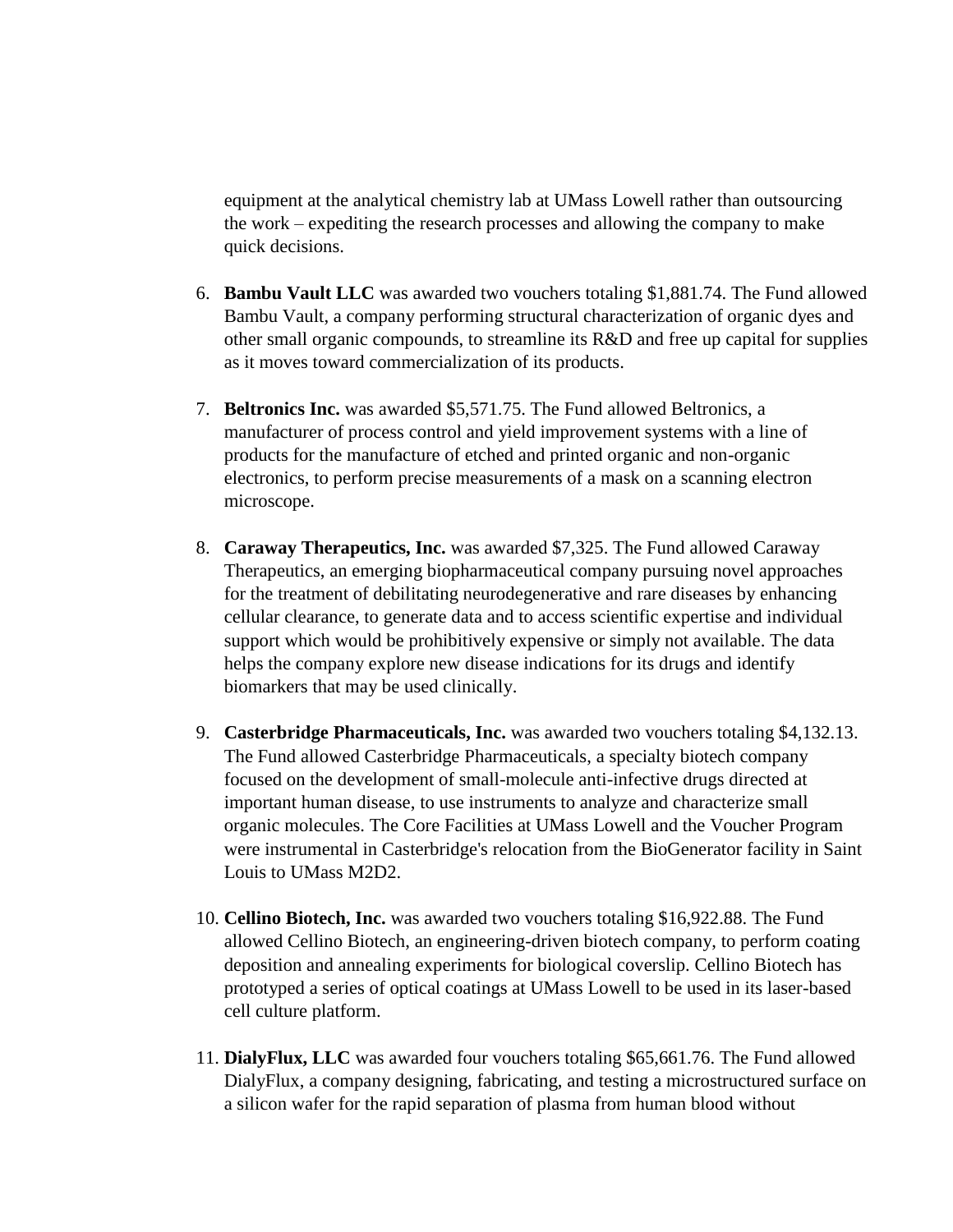centrifugation, to fabricate and characterize novel microstructures to company specifications.

- 12. **Dogodan Therapeutics, Inc.** was awarded two vouchers totaling \$52,202.69. The Fund allowed Dogodan Therapeutics, a company utilizing the latest advances in biology, genomics, and computing to deliver revolutionary new treatments for diseases such as cancer and other indications with the highest unmet medical need, to test its "locus regulators" in more than 12 cell assays, leading to early proof-ofconcept data needed to obtain additional funding for progressing novel treatments.
- 13. **Electrified Thermal Solutions, Inc.** was awarded \$1,899.00. The Fund allowed Electrified Thermal Solutions, a company developing the Joule Hive, a new energy storage technology that converts surplus zero-carbon electricity into heat, to improve efficiency and explore more materials. As an early-stage company with limited funding, the Fund allowed the company to save on operating and testing costs and therefore purchase an additional high-temperature furnace and raw materials for accelerated and more comprehensive testing.
- 14. **Erbi Biosystems, Inc.** was awarded two vouchers totaling \$12,415.46. The Fund allowed Erbi Biosystems, a developer of innovative, small-scale, automated, and high-performance cell culture systems, to efficiently run more experiments and accelerate R&D efforts.
- 15. **Evolve Diamonds LLC** was awarded four vouchers totaling \$15,041.81. The Fund allowed Evolve Diamonds, a company that supplies diamond, diamond processing, metrology, and application engineering for laboratory-grown diamonds, to characterize diamond electronics – allowing the company to extend and diversify its product offerings.
- 16. **Factorial Inc.** was awarded two vouchers totaling \$1,631.73. The Fund allowed Factorial, a company developing solid-state battery technology that is safer and offers up to 50 percent greater driving range than current lithium-ion technology, to advance its research in solid-state batteries by providing a wide range of advanced machinery, helping the company to grow from a small startup to a small-scale production facility.
- 17. **Flexomics LLC** was awarded three vouchers totaling \$11,058.75. The Fund allowed Flexomics,a Boston-based biotech startup developing an innovative high-throughput screening platform capable of simultaneous phenotyping and genotyping more than 500,000 individual cells, to perform 12 Next Generation Sequencing (NGS) runs that will enable Flexomics to continue the development of high-diversity molecular barcodes to analyze specific biomarkers of interest.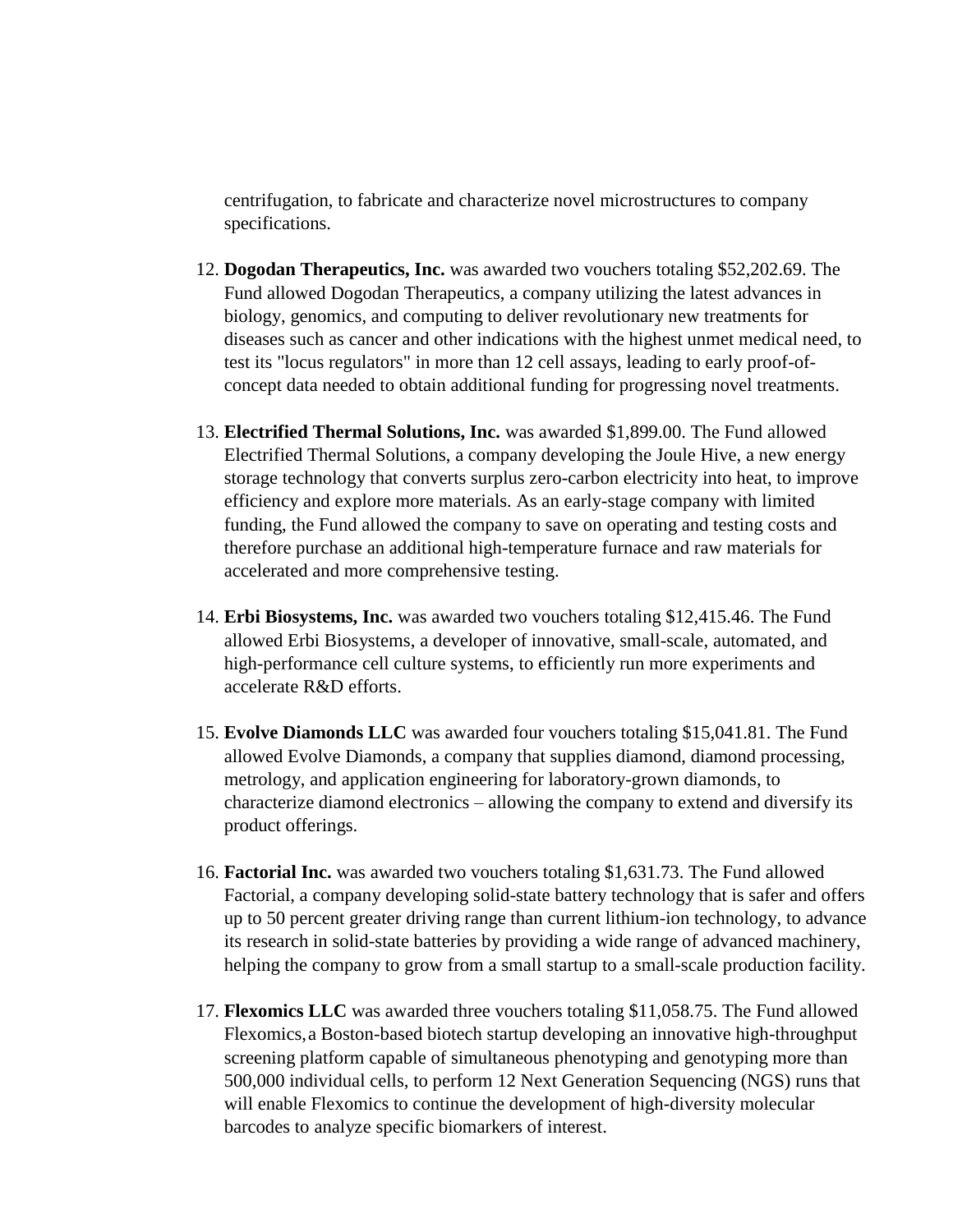- 18. **Glycologix, Inc.** was awarded four vouchers totaling \$30,069.19. The Fund allowed Glycologix, an emerging biotechnology company targeting locally delivered therapeutics for the protection and repair of soft tissues, to use the Nuclear Magnetic Resonance (NMR) and Thermal Analysis and Mechanical Properties Labs in selfservice mode to run samples.
- 19. **Glyscend, Inc.** was awarded three vouchers totaling \$26,830.89. The Fund allowed Glyscend, a company inspired by the remarkable efficacy of gastric bypass (bariatric) surgery in correcting the metabolic disorder associated with Type 2 Diabetes (T2D), to test and develop a patient-friendly therapy to mimic the beneficial effects of bariatric surgery to improve blood glucose and reduce body weight, while building upon the standard of care for T2D.
- 20. **Honeycomb Biotechnologies, Inc**. was awarded three vouchers totaling \$48,833.25. The Fund allowed Honeycomb Biotechnologies, a company that develops solutions to remove barriers and expand the opportunities for single-cell analysis to basic, translational, pre-clinical, and clinical researchers throughout the world, to access sequencing services to support R&D and product development.
- 21. **Integral BioSystems, LLC** was awarded \$1,505.88. The Fund allowed Integral BioSystems, a company whose specialties include the development of innovative micro-particulate and nano-particulate sustained-release drug formulations, to use scanning electron microscope analysis to confirm their structures.
- 22. **IVIVA Medical, Inc.** was awarded \$1,167.25. The Fund allowed IVIVA Medical, which was founded with the goal of developing autologous tissue constructs as a solution to end-state renal disease (ESRD), to access cutting-edge equipment to drastically increase the sophistication of its materials characterization.
- 23. **KnipBio, Inc**. was awarded two vouchers totaling \$3,396.00. The Fund allowed KnipBio, a company evaluating the impact of a dietary ingredient on the gut microbiota of Atlantic salmon and barramundi raised in recirculated aquaculture systems, to initiate the molecular research needed to better understand how its product interacts with the biology of the fish.
- 24. **Kula Bio, Inc.** was awarded two vouchers totaling \$4,011.19. The Fund allowed Kula Bio, a leader in sustainable nitrogen solutions helping farmers improve crop yield and reduce environmental impact through products such as a biofertilizer that boosts a naturally occurring process to deposit meaningful amounts of nitrogen in the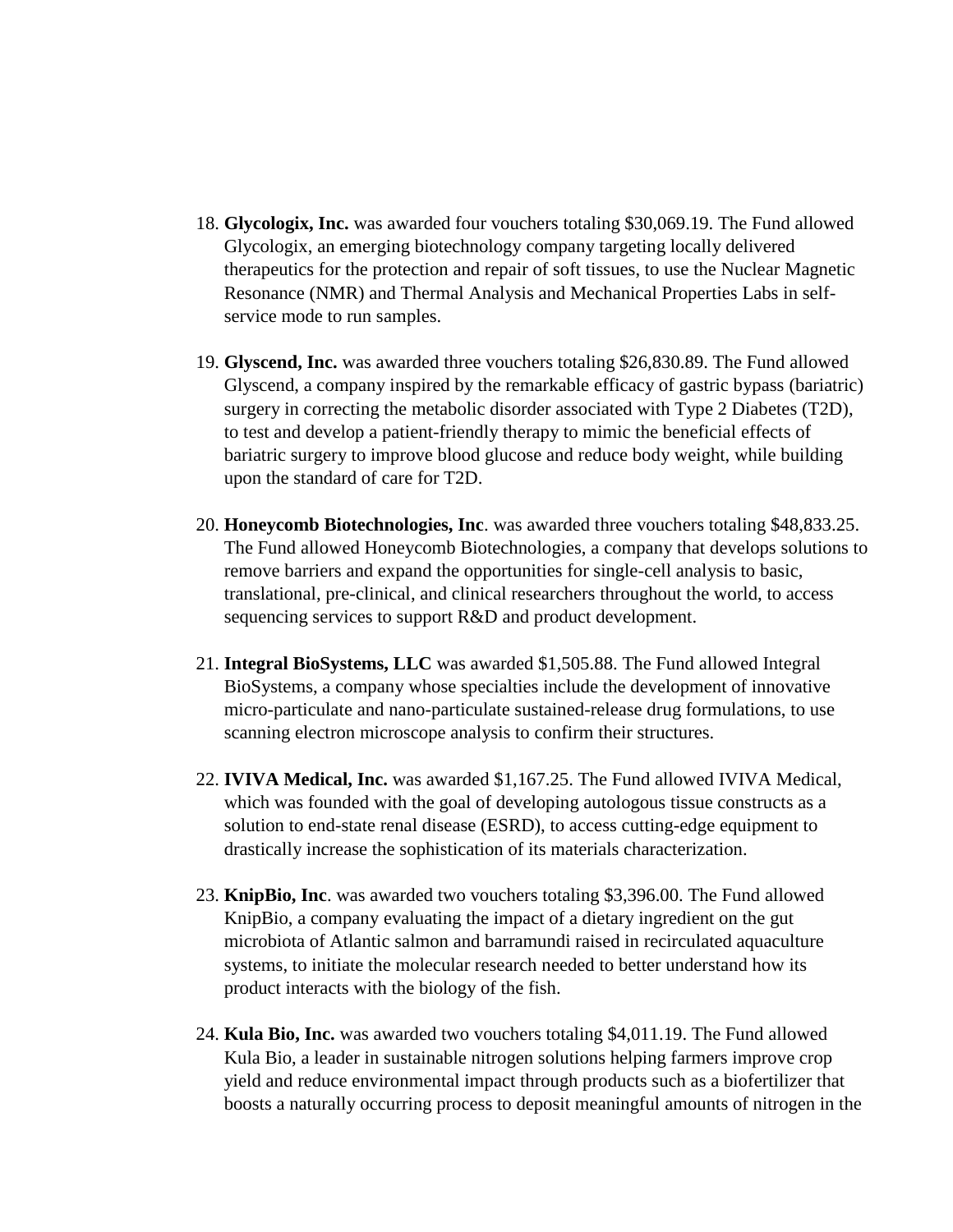soil, to design and develop methods that advance its research and improve the skills of its employees.

- 25. **Lionano SE Inc.** was awarded two vouchers totaling \$3,231.88. The Fund allowed Lionano SE, a company developing advanced novel materials for lithium-ion batteries, to accelerate the development and characterization of its advanced solidstate battery materials portfolio.
- 26. **MicroContinuum, Inc.** was awarded two vouchers totaling \$191.25. The Fund allowed MicroContinuum, Inc., a company offering precision micro- and nanoimprinting and patterning using innovative, patented roll-to-roll and batch manufacturing technologies, to create a plasma etching process.
- 27. **Mioe Inc.** was awarded four vouchers totaling \$48,241.14. The Fund allowed Mioe, a company that makes high-speed vertical-cavity surface emitting laser (VCSEL) linear arrays for data center application and 2D arrays for smart phone facial recognition application and driverless car application, to fabricate a complete semiconductor laser device.
- 28. **Nanolab, Inc.** was awarded three vouchers totaling \$8,546.63. The Fund allowed Nanolab, a company developing a nanotube-based friction pad for robotic handling of silicon wafers, to use UMass Lowell's Emerging Technologies and Innovation Center (ETIC) to develop and test products in a clean room environment.
- 29. **Neutral Physics Corporation** was awarded three vouchers totaling \$8,977.13. The Fund allowed Neutral Physics, a company formed to commercialize Accelerated Neutral Atom Beam technology in the semiconductor industry, to access equipment to advance its research and development.
- 30. **Nth Cycle, Inc.** was awarded three vouchers totaling \$9,128.44. The Fund allowed Nth Cycle, a company developing a state-of-the-art electrochemical filter to close the loop on the supply chain of precious metals from various feed sources such as Li batteries and permanent magnets, to characterize potential feed sources for its process, hire interns, and train its employees.
- 31. **Nuclease Probe Technologies, Inc.** was awarded \$338.06. The Fund allowed Nuclease Probe Technologies, a company that identifies bacteria directly from the blood of patients suspected of having life-threatening bloodstream infections and analyzes the bacteria to determine the most appropriate antibiotic therapy, to estimate the quality of DNA/RNA isolated from different specimens .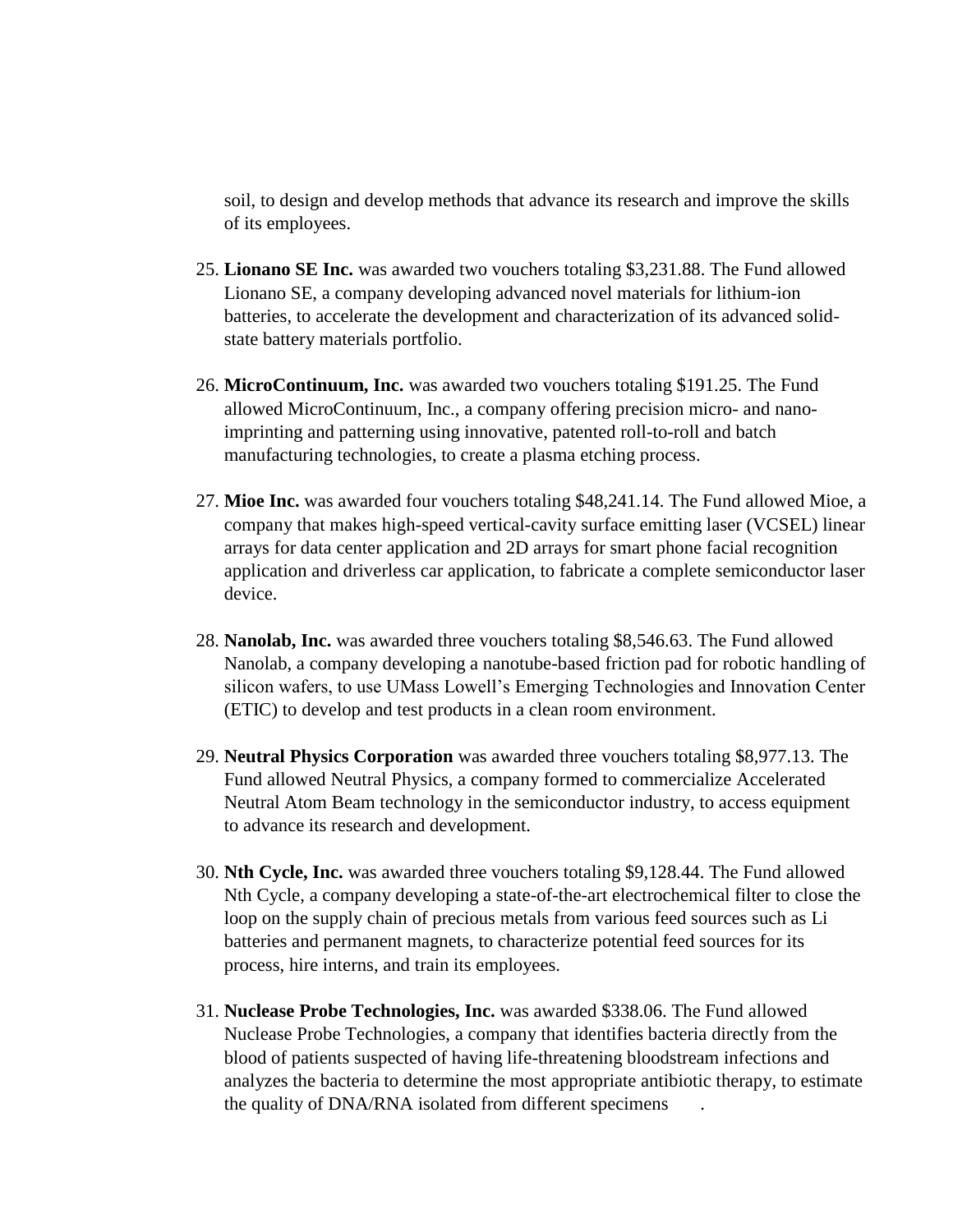- 32. **OPT Industries, Inc.** was awarded \$220.17. The Fund allowed OPT Industries, a company combining computational design, automation engineering, and material science to manufacture materials with micron-scale precision, to perform a materialsscreening project to understand the compositions, stabilities, and thermal properties of a product.
- 33. **Palomaki Consulting, LLC** was awarded \$127.50. The Fund allowed Palomaki Consulting, a company with expertise in quantum dots and nanomaterials for optical applications, to work on the development of high-efficiency, low-cost facial coverings to prevent the spread of Covid-19 and other airborne pathogens.
- 34. **Power for Humanity, Inc.** was awarded two vouchers totaling \$6,773.27. The Fund allowed Power for Humanity, a company developing new technologies that improve the performance of existing battery systems, to fabricate prototypes of film devices using material deposition.
- 35. **Privo Technologies, Inc.** was awarded three vouchers totaling \$6,874.95. The Fund allowed Privo Technologies, a biotechnology company that consists of dedicated scientists, researchers, engineers, and businesspeople who have all recognized the severe need for an improved standard of care for cancer patients, to use gamma irradiation to expand its research for health care products to be applied during tumor resection.
- 36. **Pulsar Bio Inc.** was awarded two vouchers totaling \$14,577.61. The Fund allowed Pulsar Bio, a company developing an early-stage pharmaceutical screening platform, to access the resources necessary to more quickly develop a proof of concept by iterating through more designs while keeping to its timelines.
- 37. **Pykus Therapeutics, Inc.** was awarded \$633.75. The Fund allowed Pykus Therapeutics, a startup company developing hydrogels for ocular surgery, to synthesize and characterize polymeric materials to make hydrogels while simultaneously exploring drug delivery using the hydrogels.
- 38. **Radical Plastics, Inc.** was awarded two vouchers totaling \$6,359.59. The Fund allowed Radical Plastics, a company developing biodegradable plastics, to test materials-related properties, such as thermal properties and metals used in the catalyst formulation of its product. The support provided allowed Radical Plastics to optimize its first product's performance and provide a pilot product for field testing by local farmers and universities.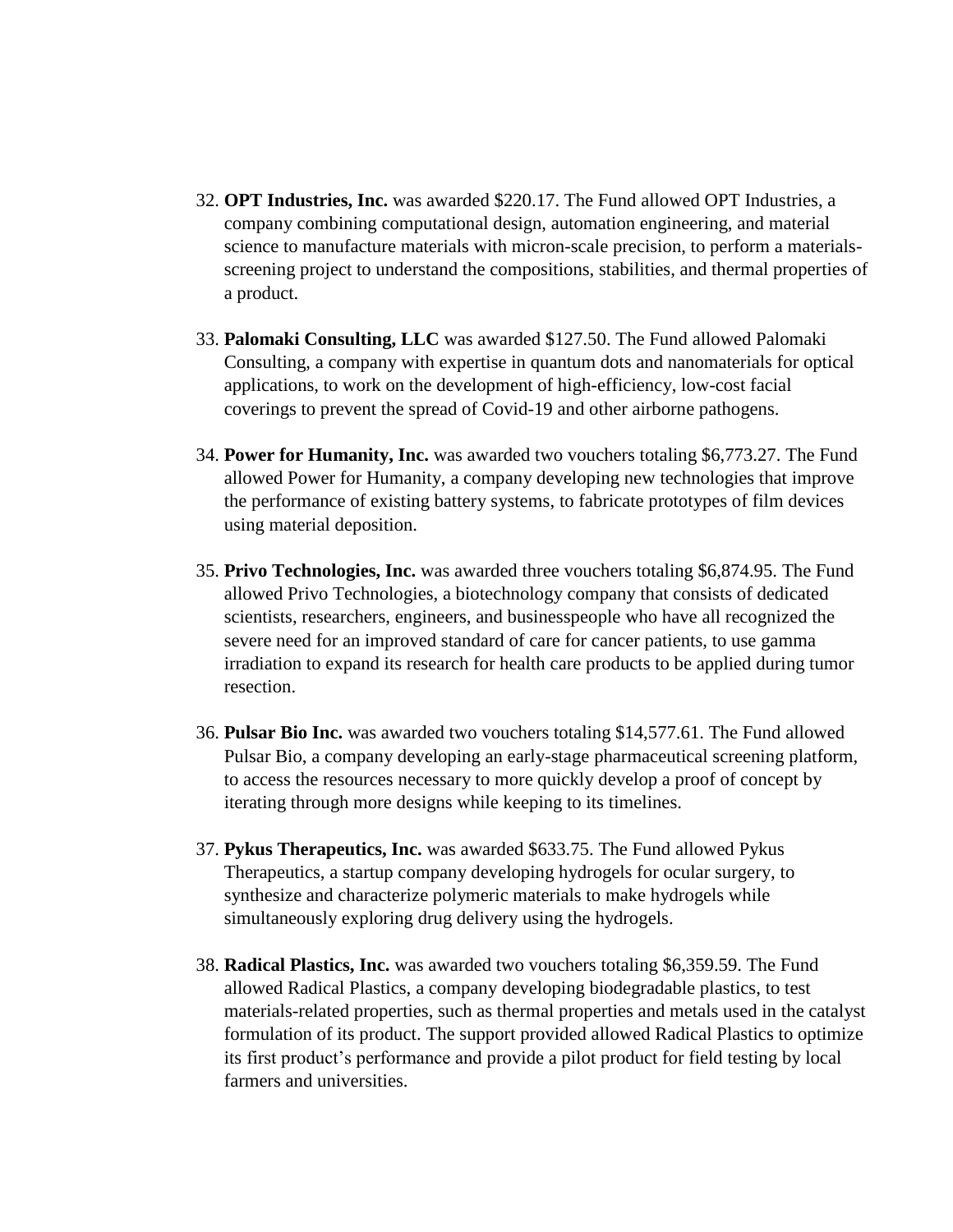- 39. **RevBio Inc.** was awarded two vouchers totaling \$8,019.71. The Fund allowed RevBio, a company developing and commercializing a novel, injectable, bioresorbable bone adhesive, to access the facilities to complete benchtop, animal, and biocompatibility testing in support of human clinical use.
- 40. **Soliyarn, LLC** was awarded two vouchers totaling \$15,812.07. The Fund allowed Soliyarn, a company developing novel conductive, waterproof, and antimicrobial textiles, to develop more prototypes and validate a new product line through material characterization.
- 41. **Tarveda Therapeutics, Inc.** was awarded \$1,000.00. The Fund allowed Tarveda Therapeutics, an early-stage biotech company, to advance its discovery platform for cancer therapeutics.
- 42. **TriAxia Health, Inc.** was awarded \$4,859.73. The Fund allowed TriAxia Health, a company that provides rare disease data and analytics to providers, biopharmas, and payers, to bring an additional health system onto its platform and sequence DNA and RNA for an additional 96 patients.
- 43. **Verdox, Inc.** was awarded two vouchers totaling \$2,938.00. The Fund allowed Verdox, a company commercializing its electro swing adsorption (ESA) platform technology that removes carbon dioxide from industrial emissions and the air, to perform molecular weight characterization of novel polymer/oligomer materials.
- 44. **Versatope Therapeutics, Inc.** was awarded three vouchers totaling \$12,668.27. The Fund allowed Versatope Therapeutics, a biotechnology company developing vaccines and immuno-therapeutics, to expand its research and development activities and to reach proof-of-concept milestones sooner.
- 45. **VPT Rad** was awarded five vouchers totaling \$78,000.00. The Fund allowed VPT Rad, an independent, Defense Logistics Agency-approved radiation and test services laboratory, to use the Radiation Laboratory Fast Neutron Irradiator to qualify electronic components for space application.
- 46. **Vuronyx Technologies LLC** was awarded two vouchers totaling \$5,894.63. The Fund allowed Vuronyx Technologies, a company focused on commercialization of novel material science-based technologies and products, to characterize bio-based epoxy, elastomeric material and water samples with various analytical techniques, and to continue developing proof-of-concept prototypes for potential new products.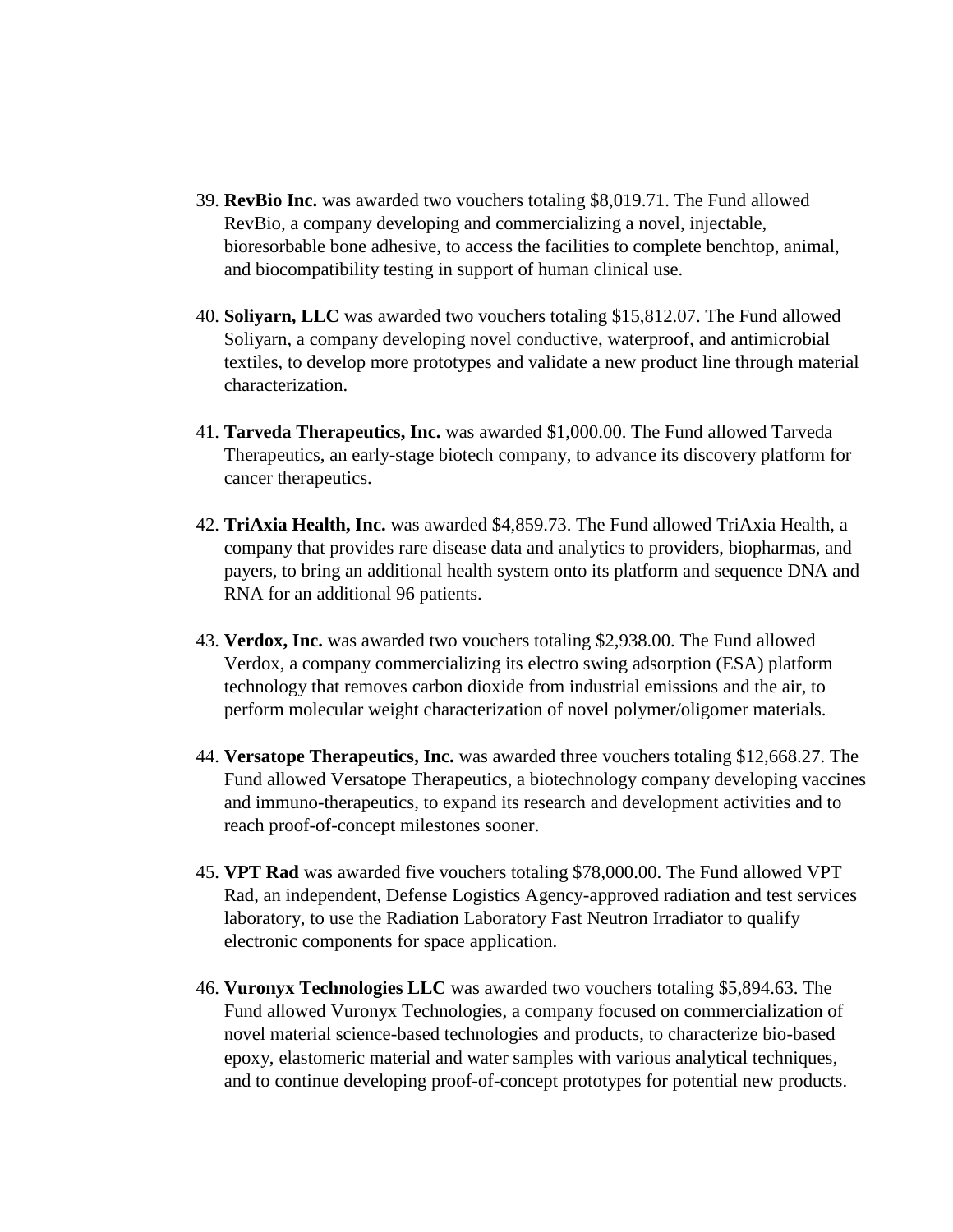- 47. **Warner Babcock Institute for Green Chemistry LLC** was awarded two vouchers totaling \$3,936.83. The Fund allowed Warner Babcock Institute for Green Chemistry, a company focused on the development and optimization of sustainable chemistry and material science technologies, to facilitate both the execution of paid research and development contracts with clients, and internally funded development and commercialization programs.
- 48. **Weddell Technologies, LLC** was awarded \$17,132.24. The Fund allowed Weddell Technologies, a startup based in the M2D2 incubator at UMass Lowell developing multiplexed photonic integrated circuit (PIC) solutions for cancer immunotherapy, to create more prototypes at a lower expense.
- 49. **Young Biopharma, LLC** was awarded two vouchers totaling \$417.38. The Fund allowed Young Biopharma, a biopharmaceutical company focused on developing revolutionary therapies that restore function and improve the lives of people with pain, to analyze and determine the purity of organic compounds from its synthetic effort.

## **University of Massachusetts Medical School, Worcester**

The University of Massachusetts Medical School (UMMS) awarded 45 vouchers to 27 companies requesting reimbursements totaling \$644,345.44. The following details each voucher:

- 1. **Ankaa Therapeutics, LLC** was awarded four vouchers totaling \$25,688.70. The Fund allowed Ankaa Therapeutics, a company pioneering the development of targeted therapies to address drug resistance, to study the potency and selectivity of a novel small molecule inhibitor that has utility in cancer and autoimmune disease. The flow cytometry data will be helpful in providing translational data that could be applied to preclinical and possibly future clinical studies.
- 2. **Apic Bio, Inc**. was awarded \$2,932.50. The Fund allowed Apic Bio, a small biotech startup advancing several novel gene therapies to treat Alpha-1 Antitrypsin Deficiency (Alpha-1), genetic Amyotrophic Lateral Sclerosis (ALS), and other central nervous system diseases, to perform deeper analyses of its drug products using sophisticated techniques that would otherwise be cost prohibitive, thereby allowing the company to better understand its therapies for the benefit of patients.
- 3. **Boan Boston LLC** was awarded \$3,150.00. The Fund allowed Boan Boston, a small, dynamic team focused on the development of the next generation of antibody- and cell-based therapies, to perform confocal imaging analysis with the SCOPE facility at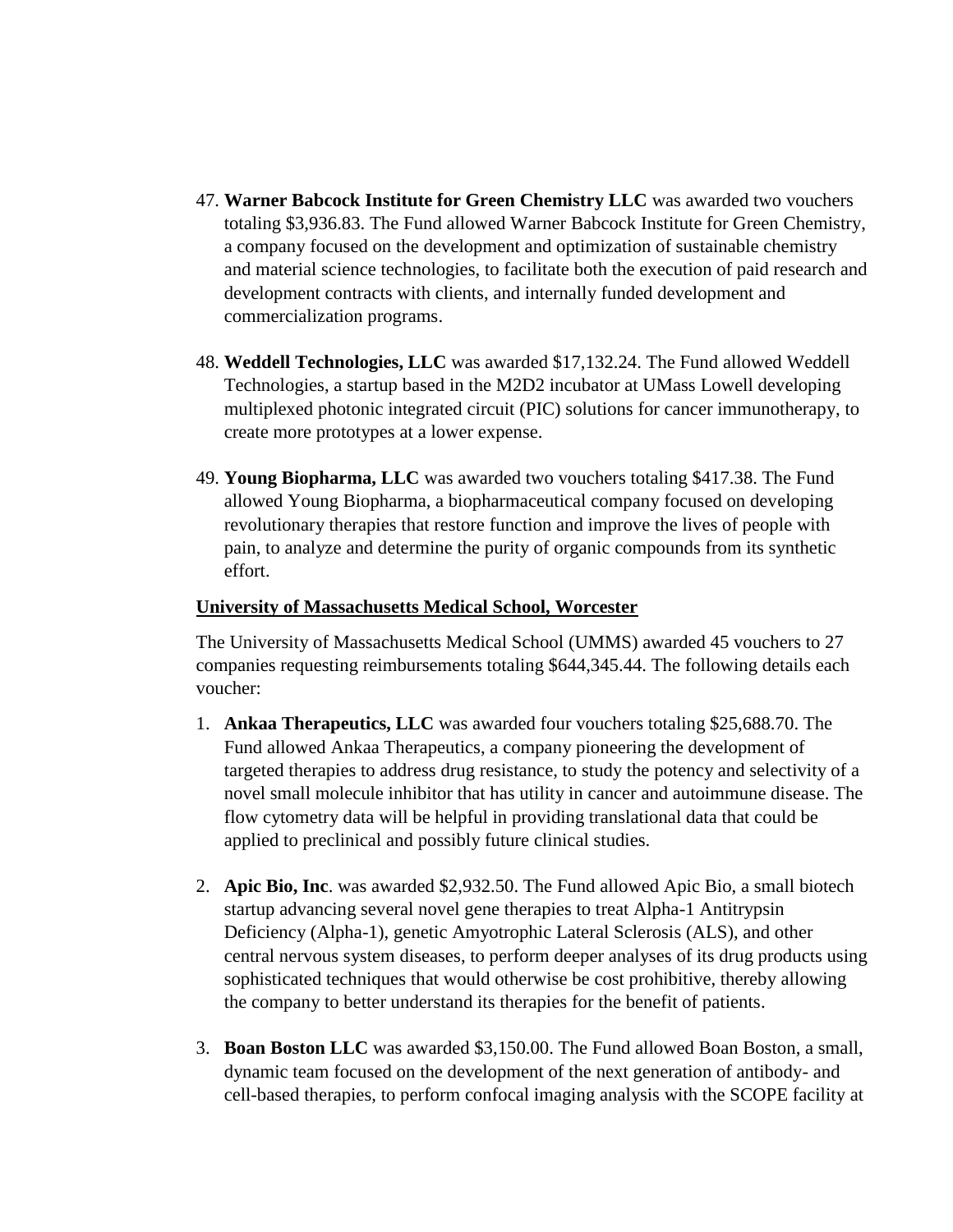the University of Massachusetts, Worcester to better characterize the molecular mechanisms underpinning its novel technology.

- 4. **BostonGene Corporation** was awarded three vouchers totaling \$21,200.00. The Fund allowed Boston Gene, a company whose mission is to power health care's transition to personalized medicine (using AI-based molecular and immune profiling to improve the standard of care, accelerate research, and improve economics), to develop the first comprehensive Next-Generation Sequencing assay for cancers without a solid tumor component, thereby providing treating oncologists with potential treatment options not currently available.
- 5. **Bowen BioScience, LLC** was awarded two vouchers totaling \$4,757.25. The Fund allowed Bowen BioScience, a company engaged in developing monoclonal antibodies as cancer diagnostics or therapeutics, to sequence DNA samples, analyze properties of antibodies, and determine the best sequences.
- 6. **Cherry Med and Mansfield Bio-incubator, Inc.** were awarded two vouchers totaling \$15,025.72. The Fund allowed Cherry Med to scale up production of a novel material that will need to be validated and characterized for purity of composition and reproducibility of activity.
- 7. **Claritas Bio, Inc.** was awarded \$68,580. The Fund allowed Claritas Bio, a pharmaceutical research and development company, to access equipment and expertise that will significantly strengthen its preclinical studies on therapeutic candidates.
- 8. **Flagship Pioneering, Inc.** was awarded \$31,860. The Fund allowed Flagship Pioneering, a startup company focusing on exploring novel mechanisms to prevent catastrophic infection of humans by pathogenic microorganisms, to facilitate its early research programs and accelerate proof-of-principal studies.
- 9. **Frontera Therapeutics, Inc.** was awarded \$8,001.50. The Fund allowed Frontera Therapeutics, a leader in life-changing therapeutics that reach patients around the globe, to generate critical materials for gene therapy research and development using state-of-the-art facilities and equipment.
- 10. **Gel4Med, Inc.** was awarded \$10,497.00. The Fund allowed Gel4Med, a company developing a biomaterial technology, to access services and equipment at reasonable prices.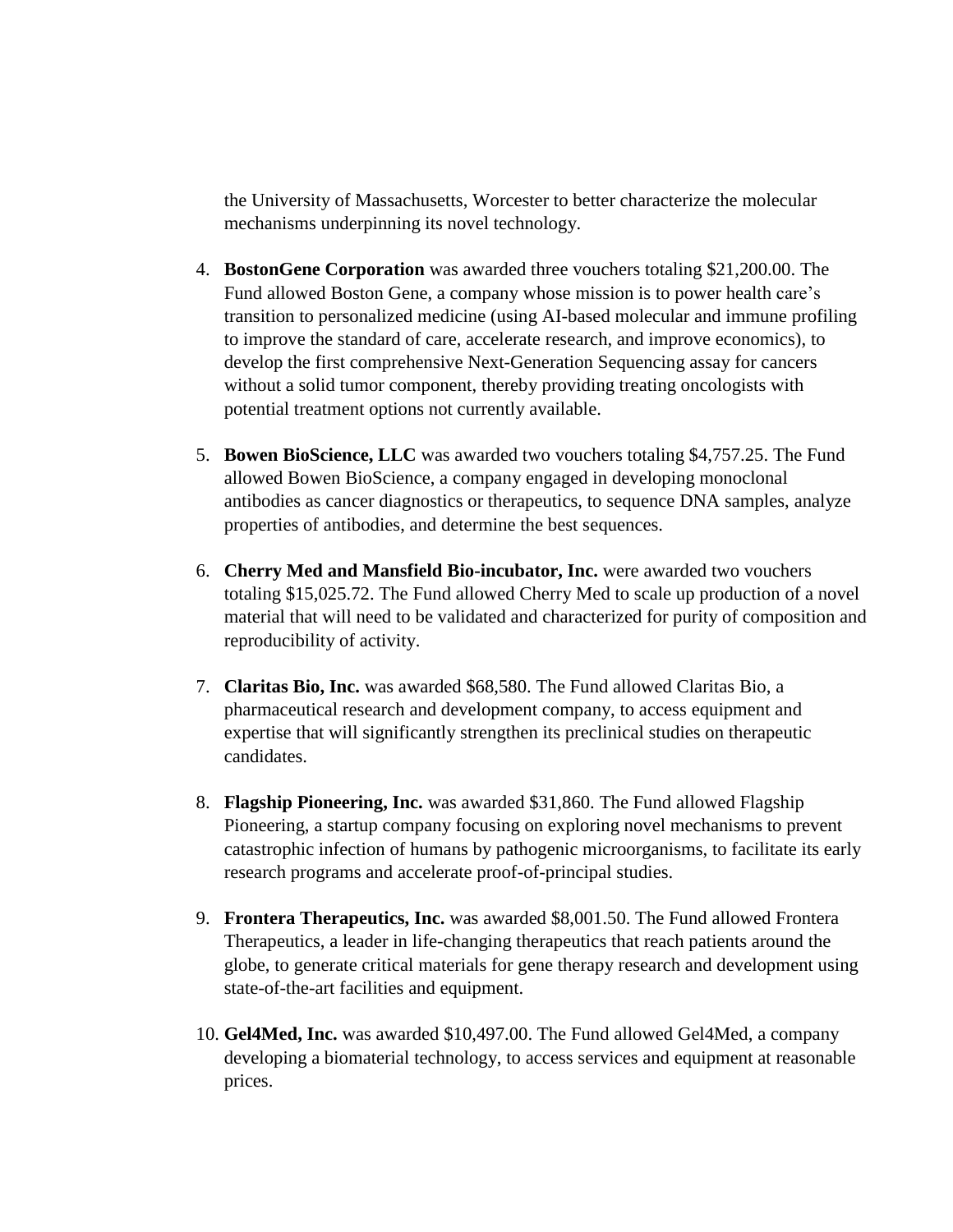- 11. **Glyscend, Inc.** was awarded two vouchers totaling \$57,517.50. The Fund allowed Glyscend, a company inspired by the remarkable efficacy of gastric bypass (bariatric) surgery in correcting the metabolic disorder associated with Type 2 Diabetes (T2D), to determine the retention and durability of Glyscend's therapeutic that will replicate the beneficial effects of Bariatric surgery via an orally administered polymer.
- 12. **GO Therapeutics, Inc.** was awarded \$1,080.00. The Fund allowed GO Therapeutics, a company exploiting unique aspects of cancer cell biology to develop a new class of cancer therapies for previously intractable solid tumors, to use the UMass Flow Cytometry facility to develop its therapeutic discoveries from bench to bedside.
- 13. **Hessian Labs, Inc.** was awarded \$3,975.00. The Fund allowed Hessian Labs, an early-stage biotech company with a promising novel diagnostic technology for cancer detection and monitoring, to verify important methodologies for protein selection, central to the development of its proteomic diagnostic assay.
- 14. **Inozyme Pharma, Inc.** was awarded two vouchers totaling \$25,408.25. The Fund allowed Inozyme Pharma, a global leader in developing therapies for rare mineralization disorders, to perform additional research activities supportive of its internal therapeutic programs.
- 15. **Leveragen, Inc.** was awarded \$6,157.50. The Fund allowed Leveragen, a Worcesterbased startup company providing gene editing and genomic engineering services, to use sequencing platforms to characterize genetic models and antibodies derived from them.
- 16. **Nabla Bio, Inc.** was awarded four vouchers totaling \$57,318.75. The Fund allowed Nabla Bio, a small biotech startup that focuses on building high-value therapeutic proteins for unmet patient needs by leveraging machine learning for protein design, to take advantage of expertise, equipment, and facilities to make mission-critical progress on the development of its technology by analyzing phenylalanine and trans cinnamic acid levels in the plasma of mice treated with the company's oral enzyme.
- 17. **New Equilibrium BioSciences, Inc.** was awarded \$6,007.50. The Fund allowed New Equilibrium BioSciences, a company that designs therapeutics targeting currently undrugged proteins, to access resources and training in a variety of experimental and computational domains that accelerate its mission of developing new precision medicines for life-threatening diseases.
- 18. **NIRA BioSciences, Inc**. was awarded \$67,500. The Fund allowed NIRA BioSciences, an exciting, fast-paced, early-stage biotechnology company focusing on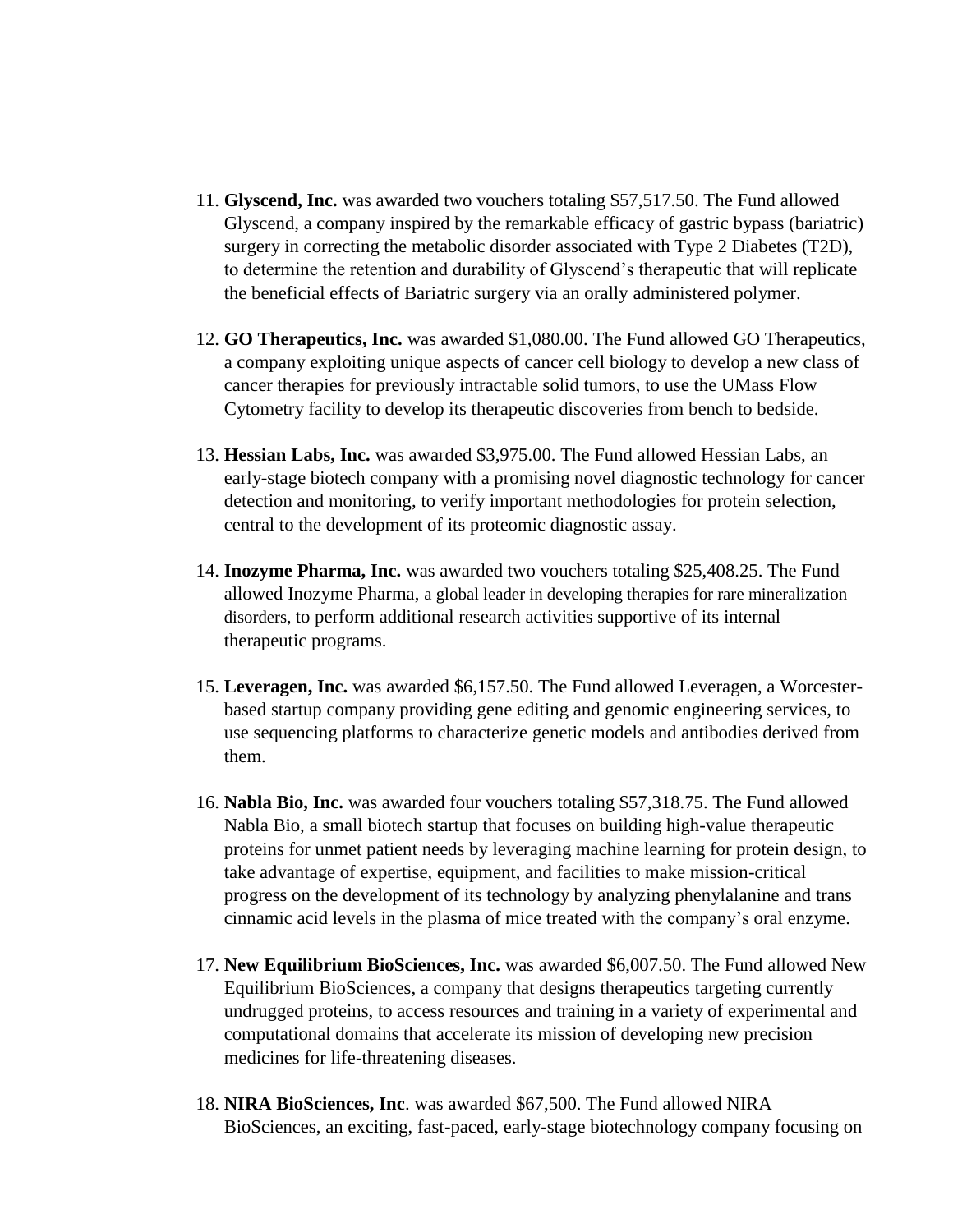developing photo-immunotherapy for the treatment of inflammatory skin diseases, to accelerate the basic viability assessment of the NIRA technology, helping to define the correct technology path and evidence to support future external funding.

- 19. **Precidiag, Inc.** was awarded \$75,000.00. The Fund allowed Precidiag, a precision therapeutics company, to conduct an important, preliminary study of fecal samples secured from Children with Autism Spectrum Disorder (ASD) and a Neurotypical Control Group. The data collected from this study will enable Precidiag to prepare its staff for future studies and provide the company with an initial dataset for research into linkages between human gut microbiota and ASD.
- 20. **Rectify Pharmaceuticals, Inc.** was awarded three vouchers totaling \$104,980.50. The Fund allowed Rectify Pharmaceuticals, a company developing disease-modifying precision therapeutics for patients with serious genetic diseases, to have reserved access to the state-of-the-art cryo-electron microscopes at UMass, enabling drug discovery research.
- 21. **RegenX** was awarded \$1,281.26. The Fund allowed RegenX, a promising early-stage biotech startup investigating the use of telocollagen for the repair of tendon defects, to determine if skin repair is a promising new avenue for exploration and future growth by enhancing the breadth of studies and histological data that the company is able to generate.
- 22. **SpadXTech LLC** was awarded \$1,492.13. The Fund allowed SpadXTech, a company developing building technologies from biologically sourced materials, to run more samples and unequivocally validate its hypotheses, helping the company bring green and sustainable products to the marketplace.
- 23. **Synteny Therapeutics, Inc.** was awarded \$450.00. The Fund allowed Synteny Therapeutics, a newly formed gene therapy company developing a new class of viral vectors, to gene edit human hematopoietic stem cells (HSCs) and determine whether insertion of a foreign gene at specific genomic locations (or loci) affects differentiation into erythrocytes. The immediate disease targets are non-malignant hematological diseases, particularly sickle cell. Performing this process at the core facility enables large-scale production volumes that reduce the cost-of-goods, thereby providing greater access for patients.
- 24. **Tiba Biotech LLC** was awarded \$7,500.00. The Fund allowed Tiba Biotech, a company advancing the RNA medicine field with an improved approach to nucleic acid delivery, to perform sample characterization of its nanoparticle formulations at a microscopic level.